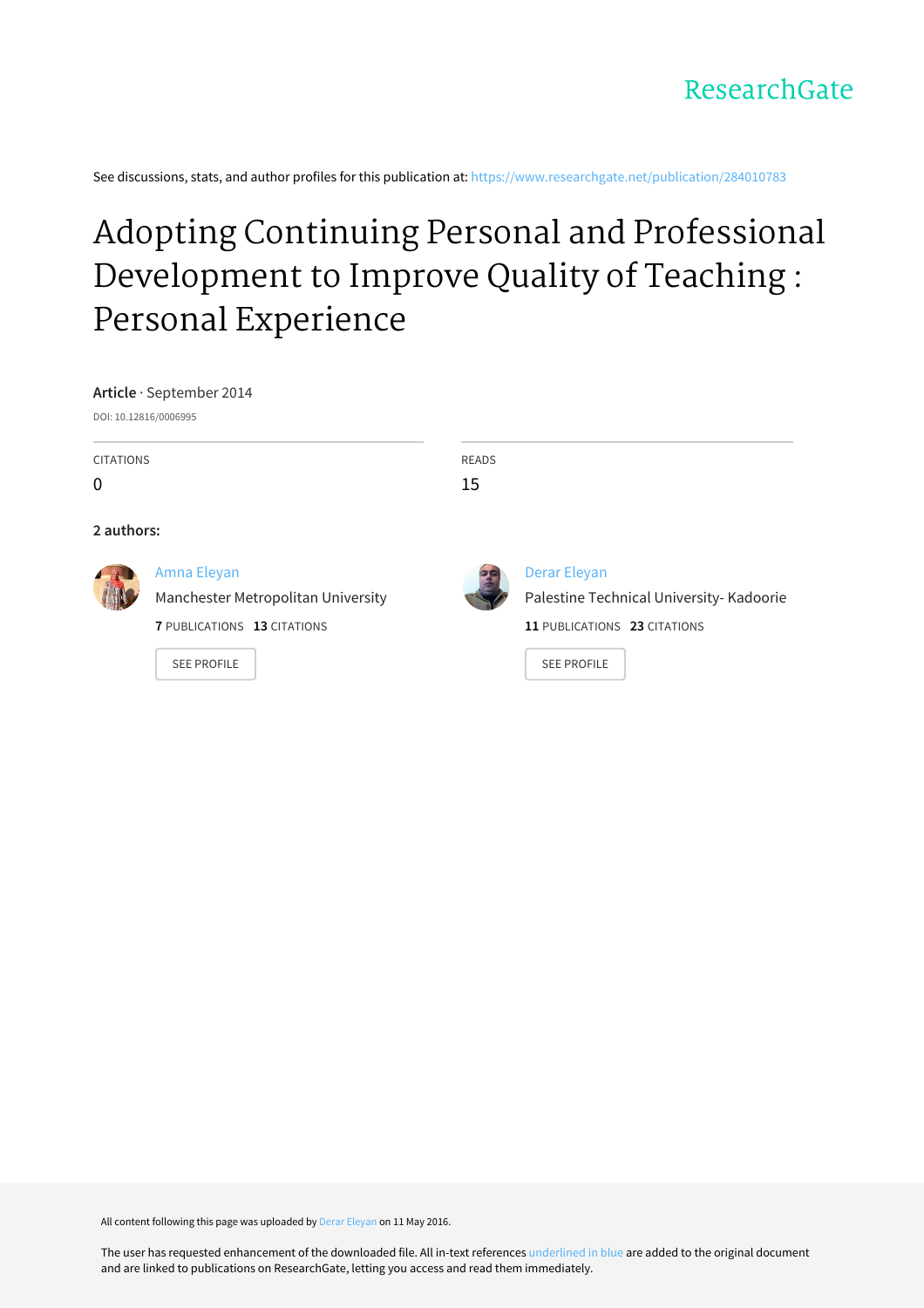The attached article is the author's personal copy, provided for internal non-commercial use, and not for reproduction and distribution.



This article appeared in the Arab Journal for Quality in Education published by the Arab Organization for Quality Assurance in Education. The attached copy is provided to the author for internal non-commercial use, including the author's institution and sharing with colleagues.

Reproduction and distribution, or selling or licensing copies, or posting to personal, institutional or third party Websites are not allowed. However, authors may post their version of the article in Word to their personal website or institutional repository.

For further information, please visit: www.aroqa.org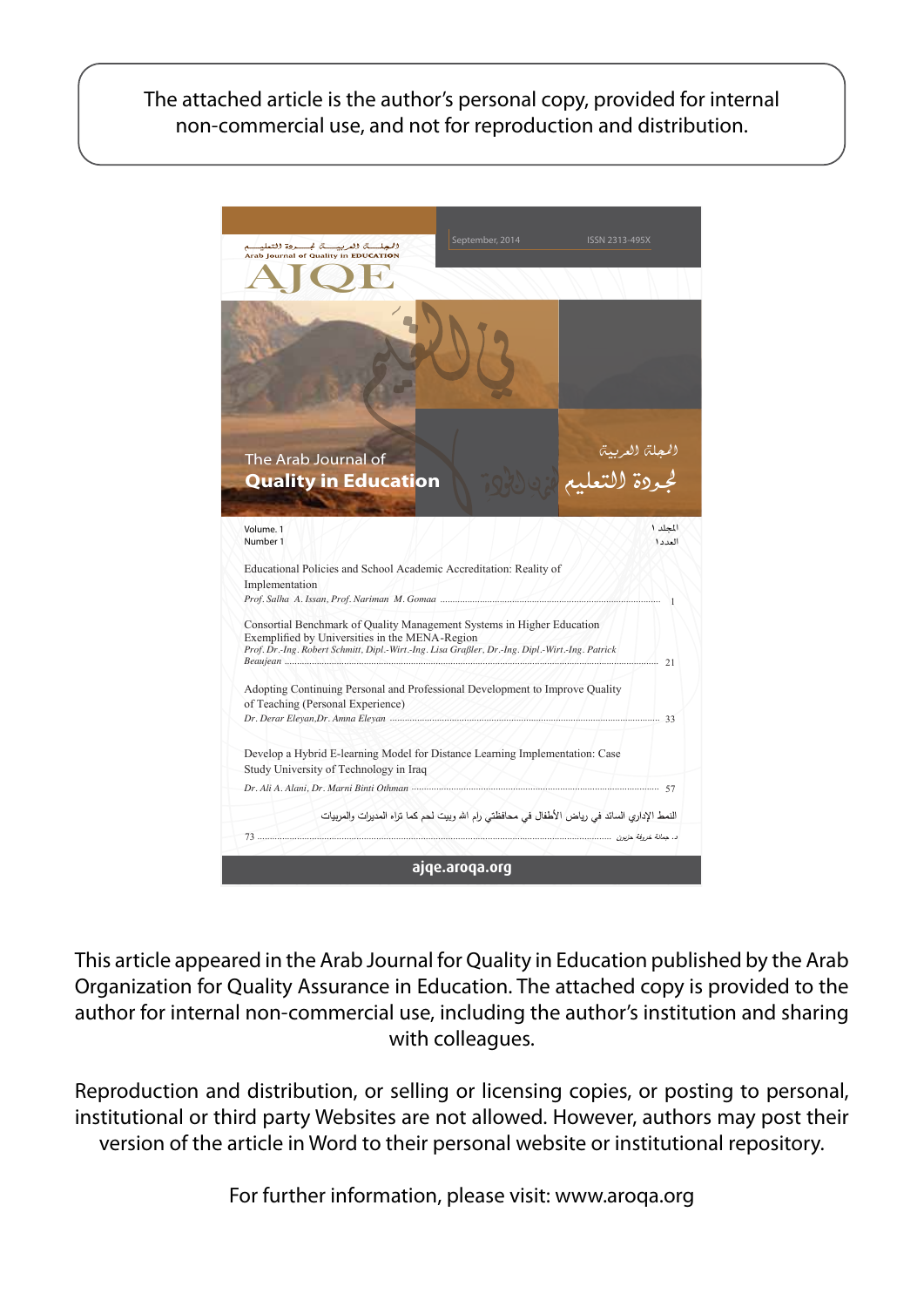# Adopting Continuing Personal and Professional Development to Improve Quality of Teaching (Personal Experience)

Derar Eleyan, Amna Eleyan Faculty of Information Technology, Birzeit University, Palestine deleyan@birzeit.edu

*Received October 13, 2013; revised July 14, 2014; accepted August 18, 2014*

*Abstract* **— Quality of teaching is an essential issue in developing a significant academic quality. Continuing personal and professional development is a procedure of improving teaching quality. It helps the teacher to spot weaknesses and overcome them by adopting and developing individual learning plan. This paper introduces the different teaching theories to follow in the teaching process and how these theories affect positively personal teaching experience. The paper also recommends the adoption of the process of continuing professional and developing program to create a new culture of personal development through accepting observations from line manager or colleagues to raise strengths and weaknesses of teaching and consequently improving the quality of teaching and then improve the academic quality.** 

*Index Terms***— Teaching theories, professional development, observation, reflective journal, models of reflections.**

#### I. INTRODUCTION

This paper focuses on the importance of adopting a portfolio of personal and professional development as a teacher in the education institutions. This portfolio is divided into three sections. The first section is about the personal and professional development in England (South East Essex College of Arts and Technology) which is accredited by the University of Essex showing my role and responsibilities as a teacher and which educational theories are used to enrich teaching experience?

The second section is about the influence of personal perspective including my thoughts on learning and teaching and how these influenced on my personal and professional development. The final part is about a range of the mechanisms used for my personal and professional development including the reflective journal on three of my experiences in learning and teaching.

#### *A. Problem Statement*

Academic quality in the higher education institution is always of high concern. A teacher is an essential asset in the teaching and learning process. Developing a high level of academic quality requires paying more attention to this component as good teachers produce good students and therefore assure high level of academic quality. How to improve the teacher quality is the main concern of this paper.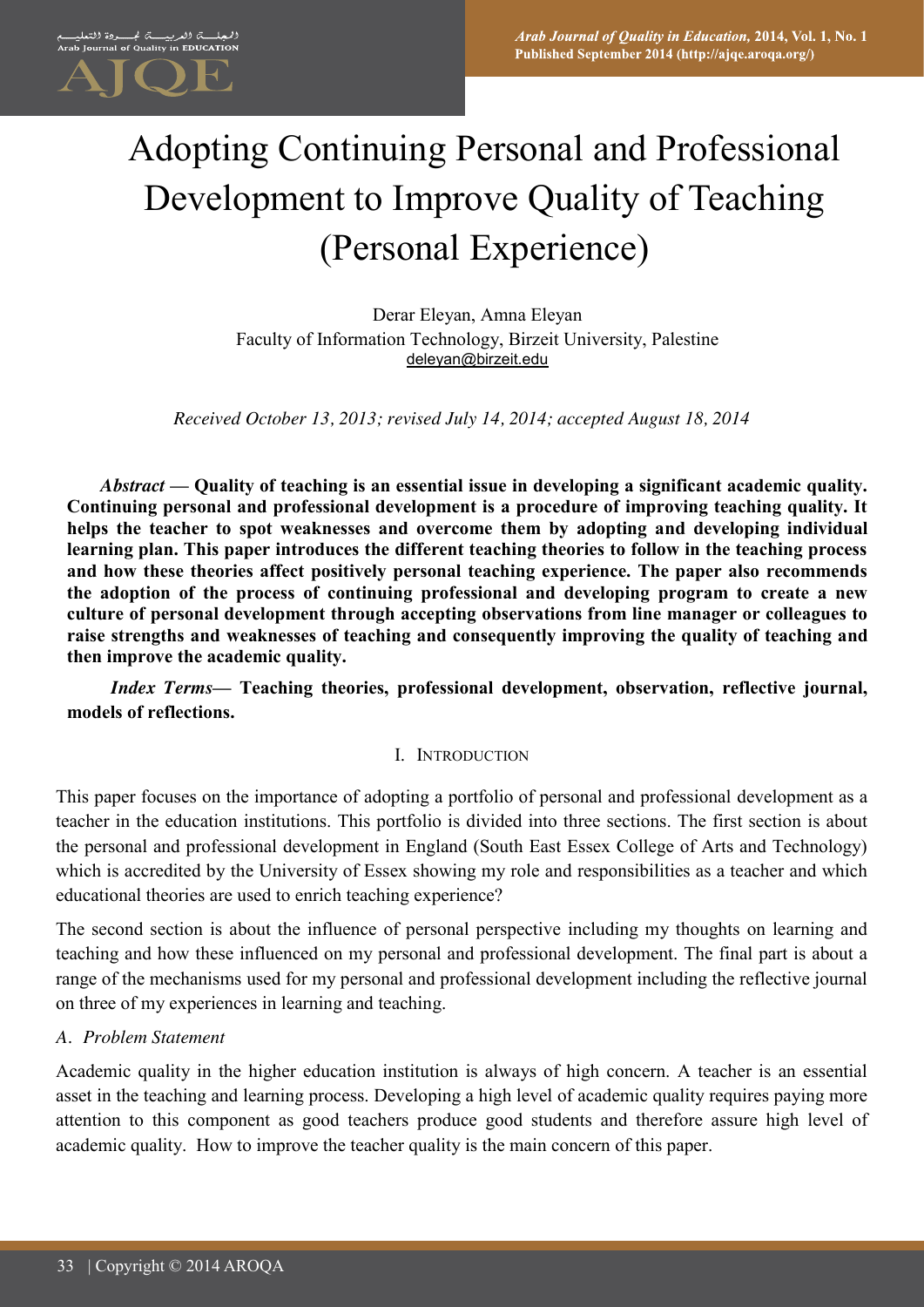#### *B. Research Methodology*

This research uses different ways of improving the teacher quality. Literature review is the first research method used to find out from the literature qualities of a good teacher and what are the different teaching methods to follow in order to improve the teaching and learning process and therefore raise the level of academic quality. Student's feedback is an important source of information where the teacher can find positive and negative feedback. This feedback will be as a driver to spot weaknesses and how to overcome and improve them. Observations from line manager or colleagues are also a good source of gaining feedback about the teaching process. The observation should be conducted from a professional and experienced staff. Also self-evaluation, the teacher can follow to spot weaknesses by performing a form of reflective journal.

#### II. LITERATURE REVIEW

*A. Personal and Professional Development in Work-based Experience Context*

#### *1) Teaching roles and contexts in the lifelong learning sector in the UK.*

Lifelong learning in the LLUK has identified two distinct teaching roles in the Lifelong Learning Sector [2] as follow:

- $\triangleright$  A full teacher role which represents the full range of responsibilities performed by those who are expected to attain the status of Qualified Teacher, Learning and Skills (QTLS).
- $\triangleright$  An associate teacher role, which contains fewer, teaching responsibilities and which are expected to perform to attain the status of Associate Teacher, Learning and Skills (ATLS). Research undertaken by LLUK indicates that all teachers undertake the following activities in relation to the teaching cycle,:
- $\triangleright$  Initial assessment.
- $\triangleright$  Preparation and planning
- $\triangleright$  Delivery
- > Assessment
- $\triangleright$  Evaluation
- $\triangleright$  Revision based on evaluation.

The teacher should have three essential qualities, which make him/her a good teacher and leaves a positive influence on learners [14].

- $\triangleright$  Background knowledge
- $\triangleright$  Professional skills
- $\triangleright$  Personal qualities
- *2) Personal Qualities Associated with Teaching Subject knowledge*
	- $\triangleright$  Confidence
	- $\triangleright$  Understanding
	- $\triangleright$  Empathy
	- $\triangleright$  Attentive Listening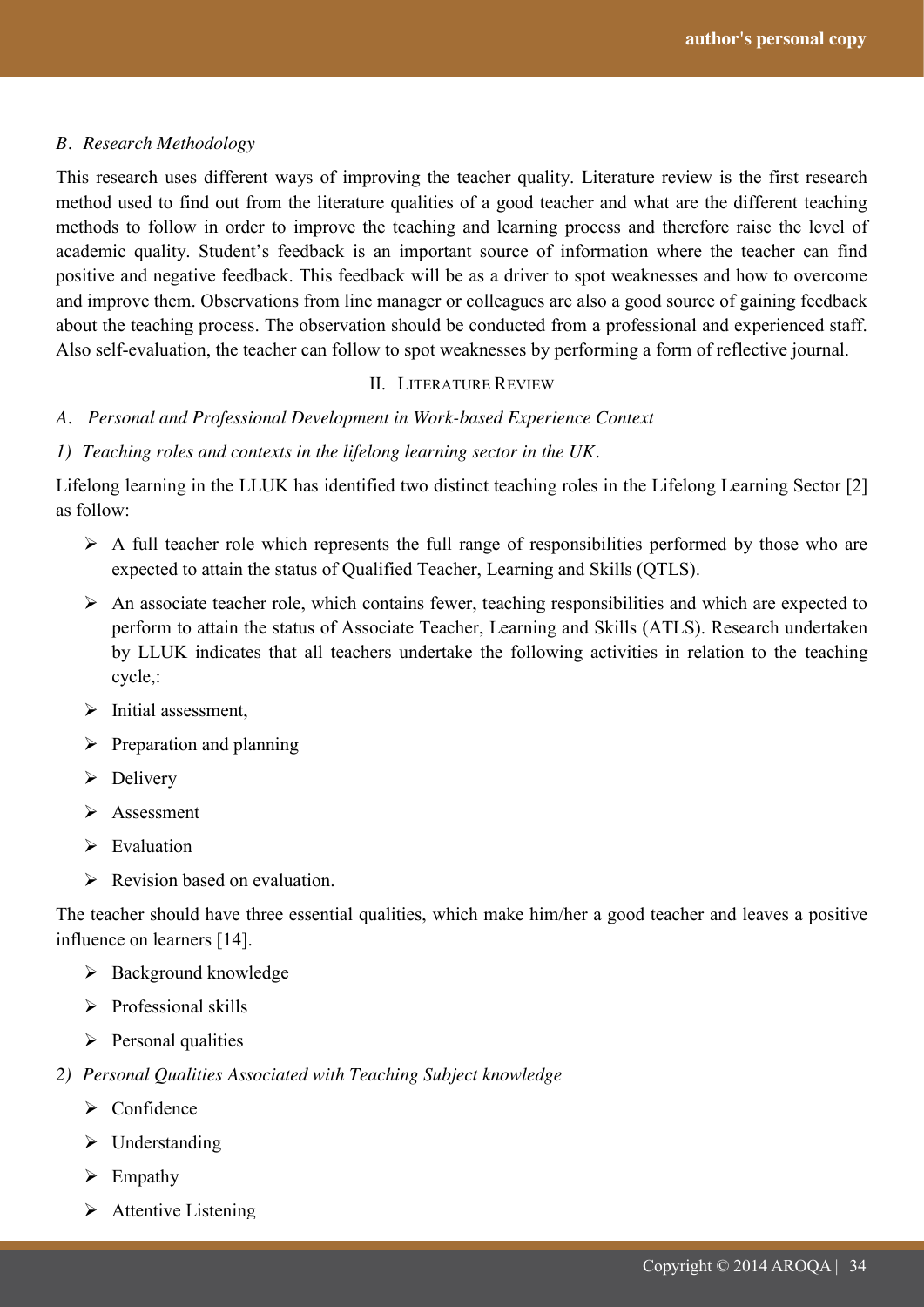- $\triangleright$  Genuineness
- $\triangleright$  Ability and eagerness to help
- $\triangleright$  Fairness
- Awareness of "rules" under which tutoring is delivered.
- *3) Professional skills Associated with Teacher [7]*
	- $\triangleright$  Planning and organizing
	- $\triangleright$  Communication skills
	- $\triangleright$  Problem-solving
	- $\triangleright$  Presentation skills
	- $\triangleright$  Determination and initiative
	- $\triangleright$  Thoroughness and attention to detail
	- $\triangleright$  Leadership and teamwork
	- $\triangleright$  Creativity
	- $\triangleright$  Patience and understanding
	- $\triangleright$  Health and physical fitness
	- $\triangleright$  Scientific, mathematical or other subject knowledge
	- Technical expertise, especially information and communications technology (ICT)
	- $\triangleright$  Training and instruction skills.
	- $\triangleright$  Enthusiastic
- *B. Educational Theories*
- *1) Bloom's Taxonomy*

Benjamin Bloom identified three domains of educational activities [4]:

a. **Cognitive**: mental skills (*Knowledge* )

The cognitive domain involves knowledge and the development of intellectual skills. This includes the recognition of specific facts, procedural patterns, and concepts that serve in the development of intellectual abilities and skills.

b. **Affective**: growth in feelings or emotional areas (*Attitude* )

This domain includes the manner in which we deal with things emotionally, such as feelings, values, appreciations, enthusiasms, motivations, and attitudes.

c. **Psychomotor**: manual or physical skills (*Skills*)

The psychomotor domain includes physical movement, coordination, and use of the motor-skill areas. Development of these skills requires practice and is measured in terms of speed, precision, distance, procedures, or techniques in execution.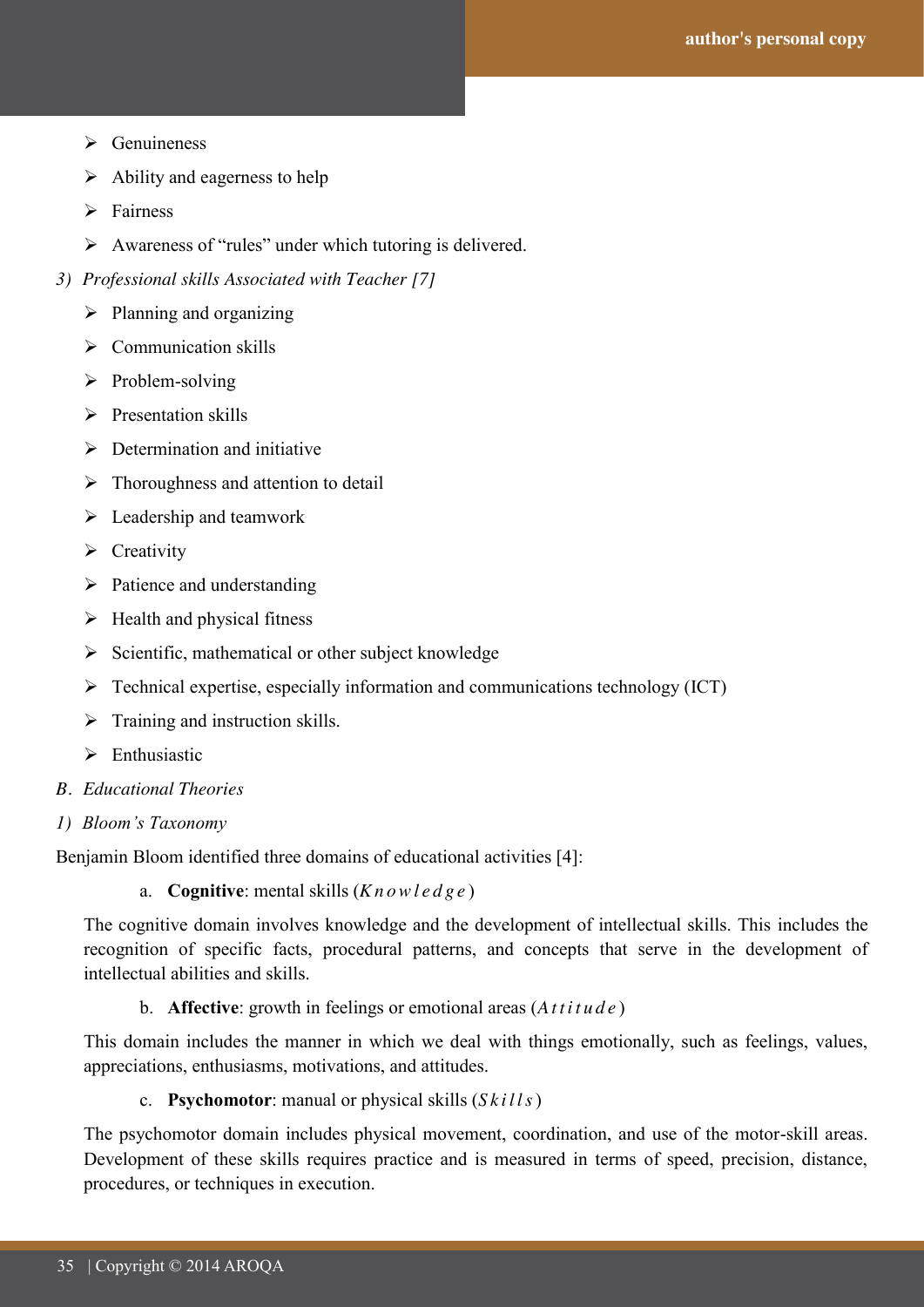#### *2) The Experiential Theory of Learning*

Many courses in HE are divided into theory and practice. The theory may be taught didactically through classroom lectures while practice is acquired through simulated work-placed practice and workshop projects [3].

Kolb developed the Learning Style Inventory to help learners understand their strengths and weaknesses. The inventory measures the learner's preferences in the four learning stages. These four stages are shown in Figure 1, [1].

#### **a. Abstract Conceptualization [1]:**

"*In this stage, learning involves using logic and ideas, rather than feelings to understand problems or situations. Typically, you would rely on systematic planning and develop theories and ideas to solve problems."*

#### **b. Active Experimentation [1]:**

*"Learning in this stage takes an active form - experimenting with, influencing or changing situations. You would take a practical approach and be concerned with what really works..."* 



Figure 1. Kolb"s four-stage of Experiential Learning

#### *Humanistic Theory of Learning*

This theory concerns of human growth, motivation and potential. Maslow developed a theory of *Human Motivation* that concentrated on the affective domain and how "learners attempts to take control of their own life processes". Maslow"s hierarchy of motivation contains five levels. The four levels (lower-order needs) are considered *physiological needs,* while the top level is considered *growth needs*. The lower level needs requires to be satisfied before higher-order needs can influence behavior [5]. The levels are as follows [5].

**Self-actualization** – includes morality, creativity, problem solving, etc.

**Esteem** - includes confidence, self-esteem, achievement, respect, etc.

**Belongingness** - includes love, friendship, intimacy, family, etc.

**Safety** - includes security of environment, employment, resources, health, property, etc.

**Physiological** - includes air, food, water, sex, sleep, other factors towards homeostasis, etc.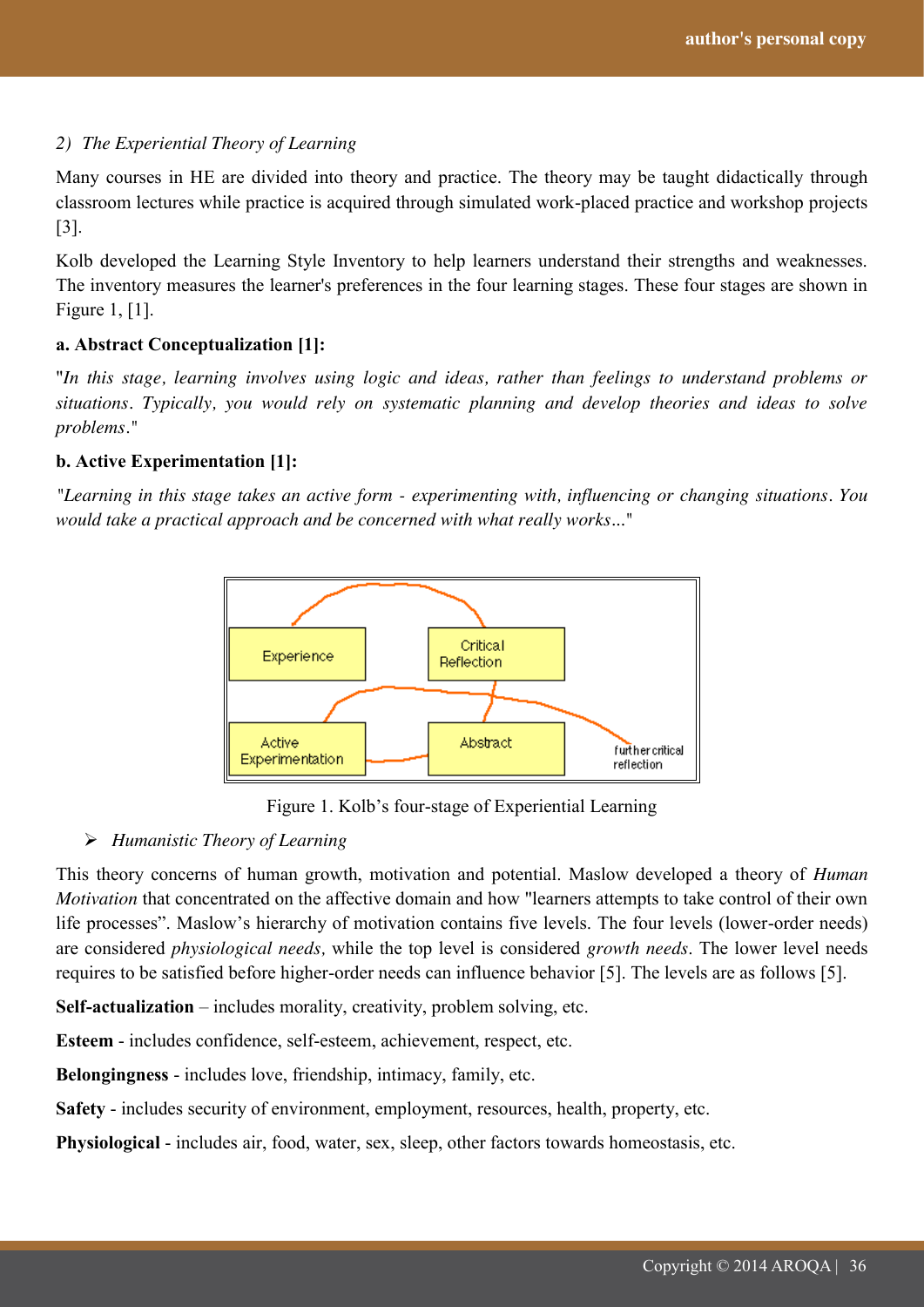40<br>40

#### *Behaviorist Theory of Learning*

The theory of behaviourism concentrates on the study of obvious behaviours that can be observed and measured.

Here are some principles that Skinner identified in his research [11]:

- Pleasant experiences (such as rewards or praise) are positive reinforces. They cause learners to make desired connections between stimuli and responses.
- Unpleasant experiences (such as punishment) are negative reinforces. They cause learners to avoid undesirable responses to stimuli.
- Continuous reinforcement increases the rate of learning.
- Irregular reinforcement contributes to longer retention of what is learned.
- Both positive and negative reinforcements can shape behavior.
- A lack of any reinforcement can also shape behavior. If people receive no acknowledgement of their behavior, they will change that behavior until they receive some kind of reinforcement.

#### *C. Teaching Experience*

#### *1) South East Essex College of Arts and Technology (SEEC)*

The first teaching role I have achieved is in SEEC. This college is in **Southend on Sea, Essex** and is accredited from Essex University to run degree courses in Networking, Internet Technology and Computing. I have been working also as a course team leader in computing and supervising the final year projects. Additionally, I have taught the following courses:

- Data Base Management Systems
- $\triangleright$  Internet Applications
- $\triangleright$  Data Mining
- $\triangleright$  Information Systems
- *2) Personal and Professional Development in the College*

My role in the college is a lecturer in Computing and Internet Technology. I need to apply educational theories, teaching and learning strategies, assessment methods, evaluation and reflection. Also, I need to demonstrate how to be a good teacher by developing my personal qualities and professional skills. So, my role is to implement the teaching and learning theories that I have learned from PGDE course in a practical way.

I have developed my personal and professional skills during my teaching as follow:

- $\triangleright$  I have a good knowledge and understanding in my subject. This is because I have a PhD in Information Systems.
- $\triangleright$  I am confident of my CIS subject because I have prepared everything related to that subject by myself. I keep up-to-date with the latest version of software applications and consider that in the curriculum development and materials/handouts preparing.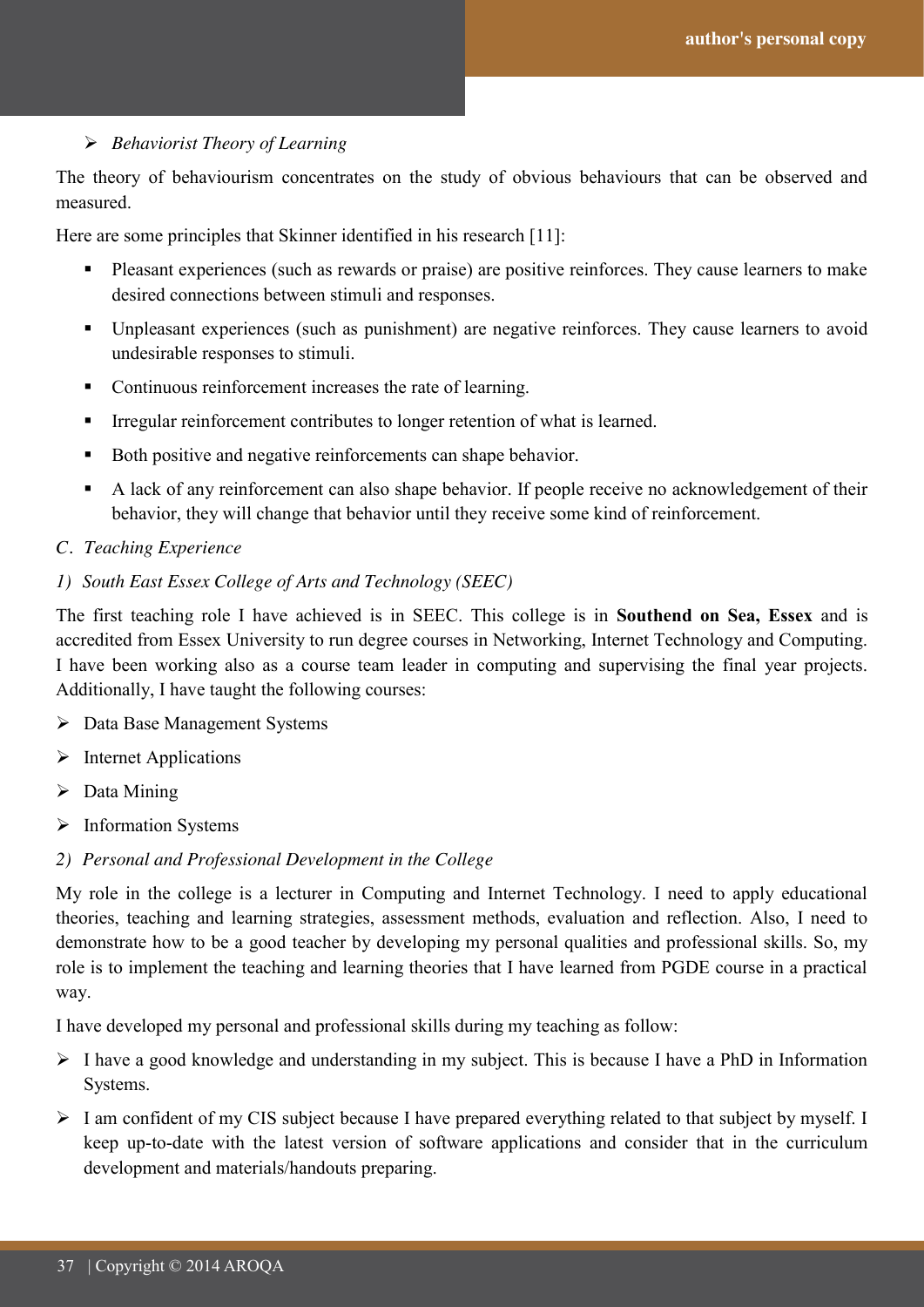41<br>41

- $\triangleright$  I understand my learners' abilities and consider the differentiation levels among the students when preparing the material. The outcomes of each lesson cover both the easy/basic material and the advanced. Also, I explain the new concepts by giving an easy example from the real life.
- $\triangleright$  I start and end a lesson on time because of good organization and planning.
- $\triangleright$  I am patient. I recap the information after explaining each outcome and ask open questions to specific students. This is to assure that the students understand the outcomes of the lesson.
- $\triangleright$  I enjoy teaching and enthusiastic in my subject. I always show my students the values behind the items I am teaching in an exciting and friendly way.
- $\triangleright$  I explained the health and safety issues when I started teaching CIS course. Health and Safety regarding how to use the computer (switch on/off).
- $\triangleright$  At the end of each session, I deliver a student feedback sheet in order to know their opinion/feedback of that session. Also, I do self-evaluation and reflection in order to improve my performance and update myself.
- $\triangleright$  I improve my literacy, numeracy and ICT skills by preparing action plan. Regarding to literacy, I prepare well before starting the lesson by checking the words spelling in the hand-outs and on the whiteboard.
- $\triangleright$  I always praise the students and encourage them.
- *3) Educational Theories*

## *The Experiential Theory of Learning*

I adopt the experiential theory because it is effective and suitable for students" level. The students reinforce their knowledge by practicing their skills using the computer.

My course was divided into theory and practice. I explained the theoretical aspects of the session through classroom lectures. Then let the students implement the theoretical aspects practically through doing exercises, assignments and projects via workshops. This assures that the students understand the outcomes of the course. Within each session, I gave the students an exercise to practice after explaining the related theoretical concepts. I delivered assignments after finishing explaining the related subjects in course. At the end of course, I delivered the project that covered the significant aspects of the subjects. These practical skills are assessment methods that measure the students' understanding.

#### *The Humanistic Theory of Learning*

I consider this theory in my teaching in order to motivate my students. I respect my students and treat them friendly. I always praise and encourage them to feel confident, self-esteem and contribute in the class effectively.

#### *The Behaviourist Theory of Learning*

Behavioural theories of learning include both positive and negative reinforcement. The main principle of the use of positive reinforcement is to increase the desired behaviour changes in the classroom. One of the most teaching behaviour I employed was asking open questions. Questions were directed at the whole class or individuals. When the student answered a question with a partially correct response, I picked up the correct aspect of the answer and praise him/her to reinforce the student"s contribution. So, I responded to student success rather than failures. However, the negative reinforcement is related to the disruptive behaviour when peers talking with each other. If this occur, I can"t do any punishment because my learners are adults, but I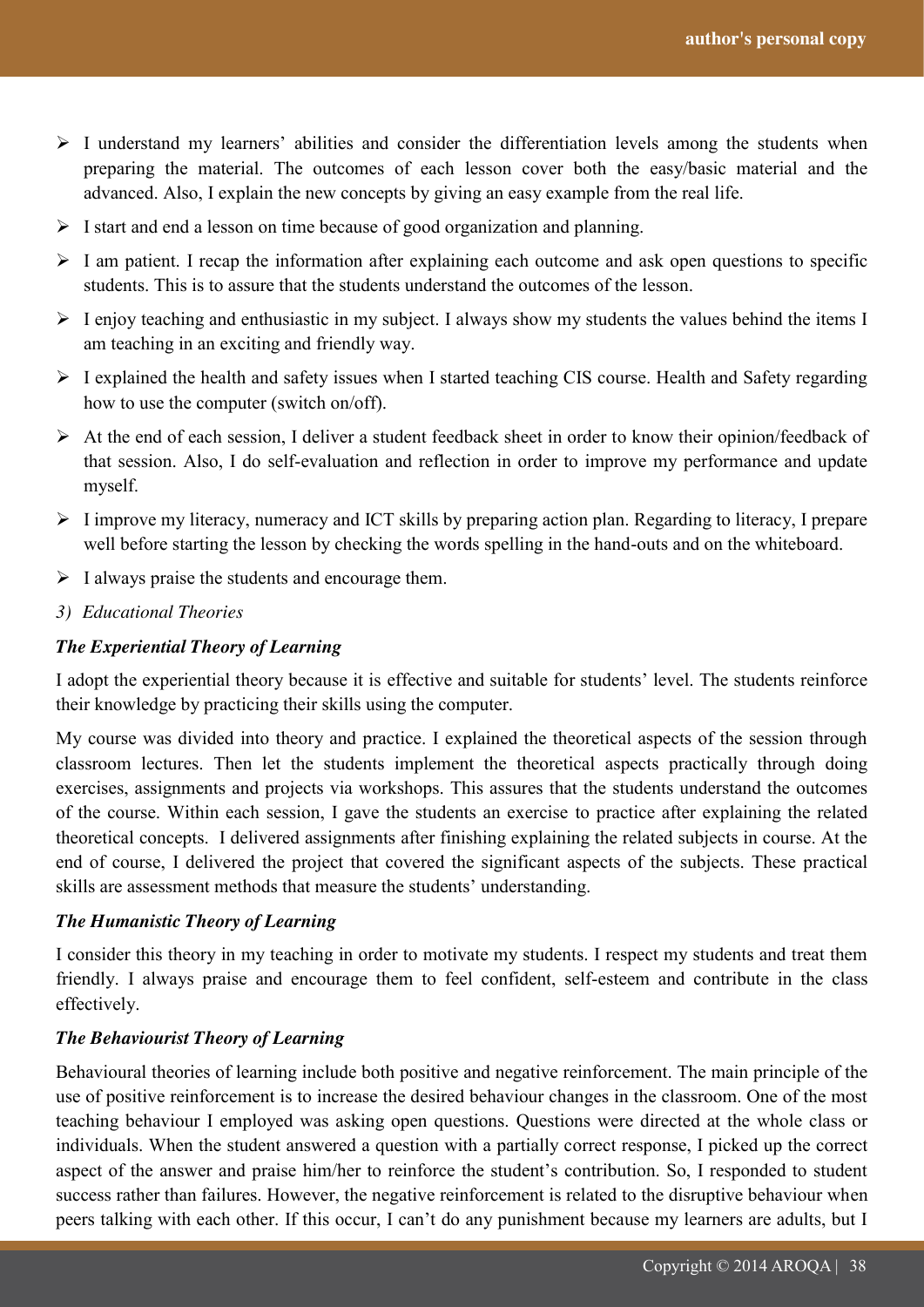stop talking for few minutes, look at the students until they stopped talking then I tell them if they need any query let me know rather than talking to each other. Also, for those students who are not attending all the classes, I tell them about the policy of the college that if any one missed more than three times without any excuse, he/she will be automatically withdrawn from the course.

During my teaching in the college, I have gained fruitful ideas and information about teaching and learning techniques, how to understand my learners' abilities in order to meet their needs, assessment methods, selfreflection and evaluation, design and develop a curriculum. However, what I have gained from PGDE course and teaching in the college was a starting point for the future career as teaching and learning is an ongoing process. I need to keep up-to date with my subject specialist such as what is the latest version of software available in the market and what are the market needs. I need to improve subject knowledge by continuing reading using different resources (books, articles and websites), attending advanced courses if needed to improve my skills and discuss with peers who are more expertise in these fields.

#### III. THE INFLUENCE OF PERSONAL PERSPECTIVE

I have no teaching experience before I commenced PGDE course. I thought that to be a good teacher, it is enough to have good subject knowledge and understand what you are teaching. But, when I involved in PGDE, I have realized that to be a subject specialist is not enough, I must have knowledge about teaching and learning including both theoretical and practical aspects. I got lots of teaching experience starting from microteaching as part of the PGDE through my teaching in the college. The constructive feedbacks, which I got from my tutor and observer helped me to identify strengthens and weaknesses. These feedbacks played a vital role in improving my teaching and learning strategies and skills and developing my personal and professional skills.

#### *A. Micro Teaching*

The first time I delivered a session was in microteaching, I selected a topic related to my subject experience "Introduction to Computer" and I considered the differentiation levels of the learners. So, the material started from simple concept up to the advanced one. I prepared lesson plan and used various assessment methods: Question/Answer, Discussion and Practical assignment. I used many resources: Handouts, Interactive White Board, and PowerPoint and Hardware components for demonstration. I prepared well for the microteaching and I was confident of my subject. However, I was worried about how to stand in front of the learners and deliver a lesson, this feeling made me nervous. I got constructive feedback from my tutor and the learners.

#### Points of strength:

- $\triangleright$  The material was clear and well structured.
- $\triangleright$  Aims and objectives were clearly defined.
- $\triangleright$  The learners were engaged in the class by asking them open questions.

#### Points of weakness:

- $\triangleright$  My voice volume was lower than needed which created some kind of difficulty for learners sitting in the back.
- $\triangleright$  I asked questions to the whole class. It would be effective to ask questions to specific learners and repeat the answer to the whole class.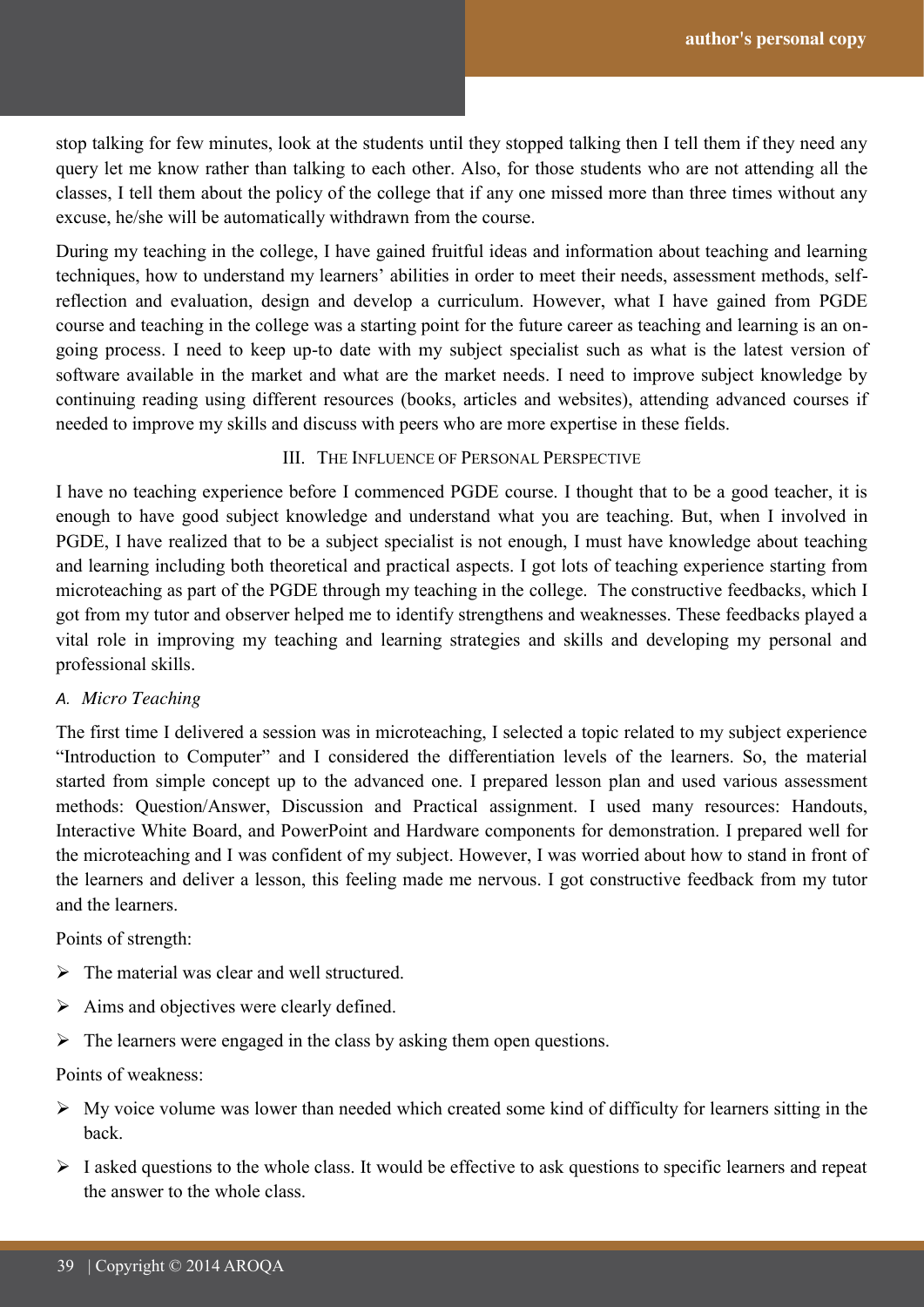- $\triangleright$  I stayed standing in front of learners all the session time. However, It is better to walk through the class not just stand in one place.
- $\triangleright$  I delivered the session less than the target time by 4 minutes.

Based on the above feedback, I have to develop my personal and professional skills as the following:

- $\triangleright$  Make my voice volume louder.
- $\triangleright$  Engage the learners with a group work.
- $\triangleright$  Must ask open questions to specific students.
- $\triangleright$  Move in the class.
- $\triangleright$  Show all learners the hardware components and how to be connected by calling them all into one table. This allows learners to move from their desks and not feel bored.
- $\triangleright$  Must be committed to the lesson plan and deliver the session limited to the time target.

I have done an action plan (See Appendix A.1) that addressed the above weaknesses in order to improve my performance.

*B. Class Observation*

Every teacher at the college is evaluated once each semester. Each evaluation includes an observation performed by the faculty dean and his assistants. My first observation raised both weaknesses and strengths in my teaching lesson.. The positive feedback includes the following strengths:

- $\triangleright$  Subject knowledge
- $\triangleright$  Lesson plan is well written in details.
- $\triangleright$  Aims and objectives are clear and correspond to teaching and learning strategies.
- $\triangleright$  Instructions given clearly and repeated for reinforcement
- $\triangleright$  Enthusiasm for the subject

The weaknesses include:

- $\triangleright$  The need to prepare the hand-outs before starting the lesson
- $\triangleright$  Must start the class on time and give the break on time as the session observed is of three hours long.
- $\triangleright$  Must refer to the handouts and use them in teaching.
- $\triangleright$  Need to ask open questions to specific student.
- $\triangleright$  Check spelling.

It was useful feedback that I must prepare everything before starting the lesson, use the hand-outs effectively and be punctual. I prepared an action plan (see Appendix A.2) that stated the area of developments and the target to improve these developments, which would be for my next observation. This action plan helped me avoid repeating the weaknesses in the next observation.

In the second observation, I got the following positive and negative feedback. The positive feedback

- $\triangleright$  Effective planning
- $\triangleright$  Well organised hand-outs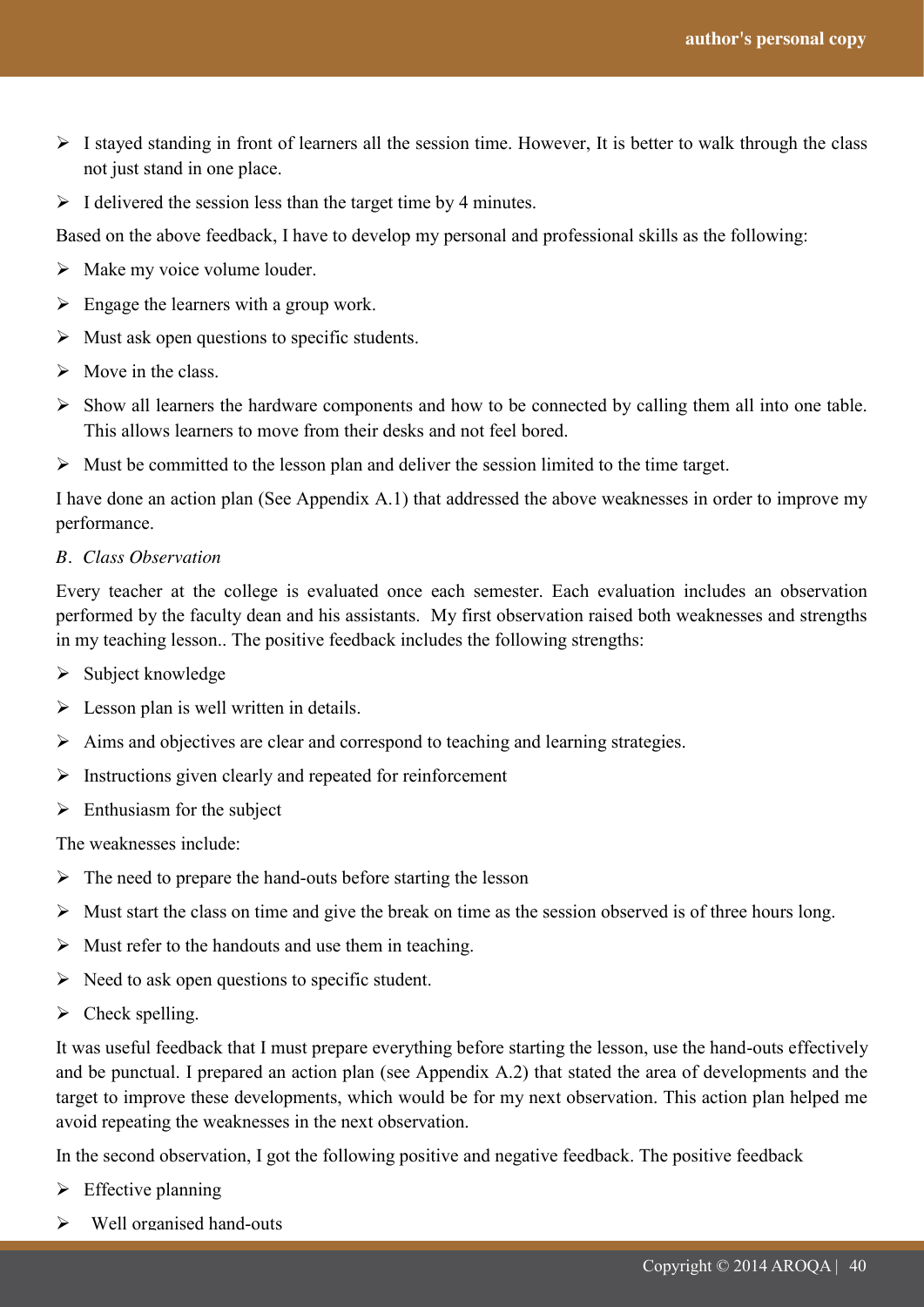- $\triangleright$  Ask specific question to specific students.
- $\triangleright$  Patience in repeating and checking progress issues
- $\triangleright$  Confident grasp of subject knowledge

The negative feedback:

- $\triangleright$  Check spelling in hand-outs and board as I have committed some spelling and grammatical mistakes
- Developing different teaching strategies as I have used just the lecturing and group work during the lesson
- $\triangleright$  Finishing the lesson on time, as I have finished the lesson before the time allocated.

I have improved my performance in that I prepared the hand-outs before starting the lesson, referred to the hand-outs in teaching, went around the students while practicing to help them and ask specific questions to specific students to assure they understand the lesson. I started the lesson on time but finished it five minutes over the required time. I still need to spellcheck the words before writing them on the board. The action plan for this observation can be seen in Appendix A.3.

#### IV. THE MECHANISMS FOR PERSONAL AND PROFESSIONAL DEVELOPMENT

#### *A. Reflective Journal*

A reflective journal could be used both as a diary and as a log and be used to "…record and reflect upon incidents and experiences from which something useful can be learnt that will help us to develop and enhance our professional practice"[15]. Reflective journal is an assessment tool that is designed to encourage reflective, self-directed learning. I have recognised the teaching and WBE placement. The reflection includes my strengths and weaknesses, which are based on my tutor feedback and my critical thinking. Also, it includes the mechanisms such as ILP and action plans in order to improve the weaknesses in the future. The reflective journal is also important in improving my personal and professional developments. Therefore, I reflected on my performance after doing microteaching.

## *B. Models of Reflection*

Reflection is a metacognitive strategy to help individuals or organizations reflect upon experiences, actions and decisions taken. A practitioner engages in reflection when a problem in practice arises and an attempt is made to understand and resolve it.

Reflection is a cyclical stage process and many stage process models of reflection, which have been proposed to be used as metacognitive tools. The models all share some variation of three basic stages: experience (the event and feelings toward it), a critical analysis of the situation and any new knowledge gained, development of new perspectives and strategies to apply in the future.

This section provides a brief description of some of the reflective models.

#### *1) Reflective Model [13]*

A visual model for teacher reflection has been adapted from the works of Sparks-Langer [13]. This model understands the interaction of dispositions (being), practice (doing), and professional knowledge (knowing).

The model of reflection contains five categories of knowledge. The professional knowledge bases are located on the right of the diagram. They include knowledge of self as teacher, knowledge of content, knowledge of teaching and learning, knowledge of students, and knowledge of school and societal contexts.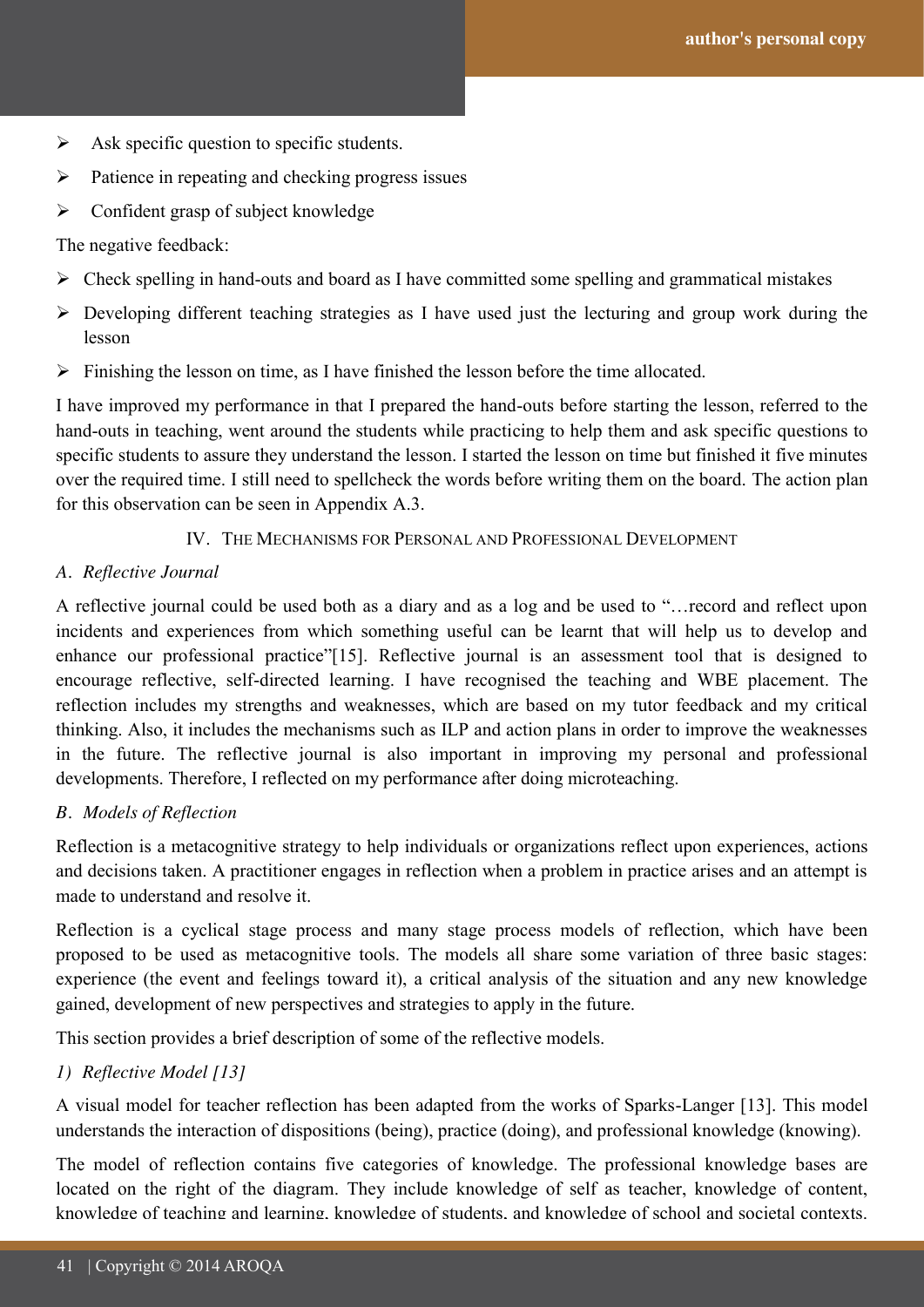These knowledge bases are essential for what prospective teachers should know and be able to do. On the left of the diagram is the "doing" dimension of teacher behaviour. It identifies performance related to the planning, implementing (action plan), and evaluating.

This model integrates theory with practice by asking the following significant questions in the context of classroom and field experiences.

**Exploring Teaching-- "Shall I Teach?"** 

**Academic Preparation-- "What Shall I Teach?‖**

**Understanding Learners-- "How Do Students Learn?"**

**Organizing for Teaching --"How Shall I Teach?"** 

#### **Schooling and Cultural Context--"Why Do We Teach?‖**

*2) Schon Reflective Practice [9].* 

Donald Schon introduced the concept of reflective practice, which consists of strategies of action, understanding of phenomena, and ways of framing the situations encountered in day-to-day experience. Schon"s framework of reflection-in-action and reflection-on-action involves the idea of professional practice based upon knowing-in-action and knowledge-in-action derived from the construction and reconstruction of professional experience. This reflection-in-action may take the form of problem solving, theory building, or re-appreciation of the situation. Reflective practice involves thoughtfully considering one's own experiences in applying knowledge to practice while being coached by professionals in the discipline [9]; [10].

Reflective practice is also a reflection process for developing administrators' expertise in problem solving, decision-making, and complex thinking. The learning process in reflective practice begins with the examination of an individual's own actions and contrasting the actions to the ideal of the practice. The process results in behavioural changes that improve professional performance [6].

*3) Greenaway 3-stage model [8].*

Based on a simple 3-stage experiential learning cycle the Greenaway model suggests a Plan>>Do>>Review>> cycle as shown in Figure. 2.



Figure. 2 Gibbs' reflective cycle [8]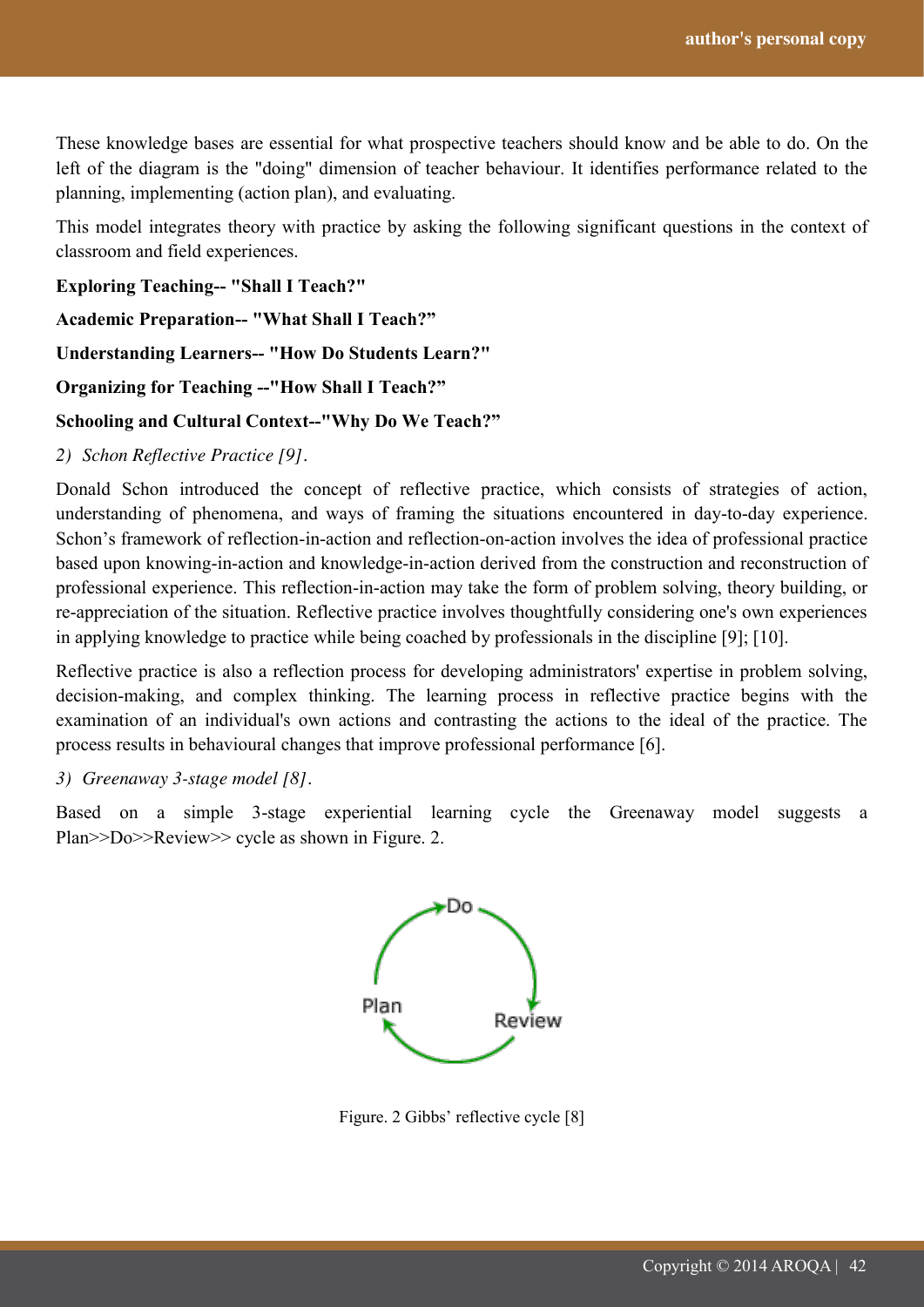

Figure. 3 Structured reflection based on Kolb"s Learning Cycle [8].

A model based directly on Kolb's experiential learning cycle where active experimentation leads to a transfer of learning from a current cycle to a new cycle.



## *C. Reflection on Three Experiences*

The following describe and analyse the reflection of the three significant experiences from my learning journal.

#### *1) Micro-Teaching*

This section provides details about microteaching sessions including tutor and students' feedback.

Microteaching was a new experience and I wrote my feeling before in the reflective journal during the session planning:

"*This is the first time I will stand in front of the students and deliver a session. It is obvious I would be nervous but I have to involve in that experience in order to be a quality and professional teacher. I need to prepare well the material by considering my students' backgrounds and time limitation. The hand-outs must be clear and easy to understand. I need to engage the students by asking them open questions. I need to use assessment methods*"

After doing the microteaching, I wrote the following in the reflection journal:

"*I was nervous in the first two minutes, but after that I felt relaxed when start asking the students questions and realized that they were interested in my subject. At the end, I got constructive feedback from my tutor*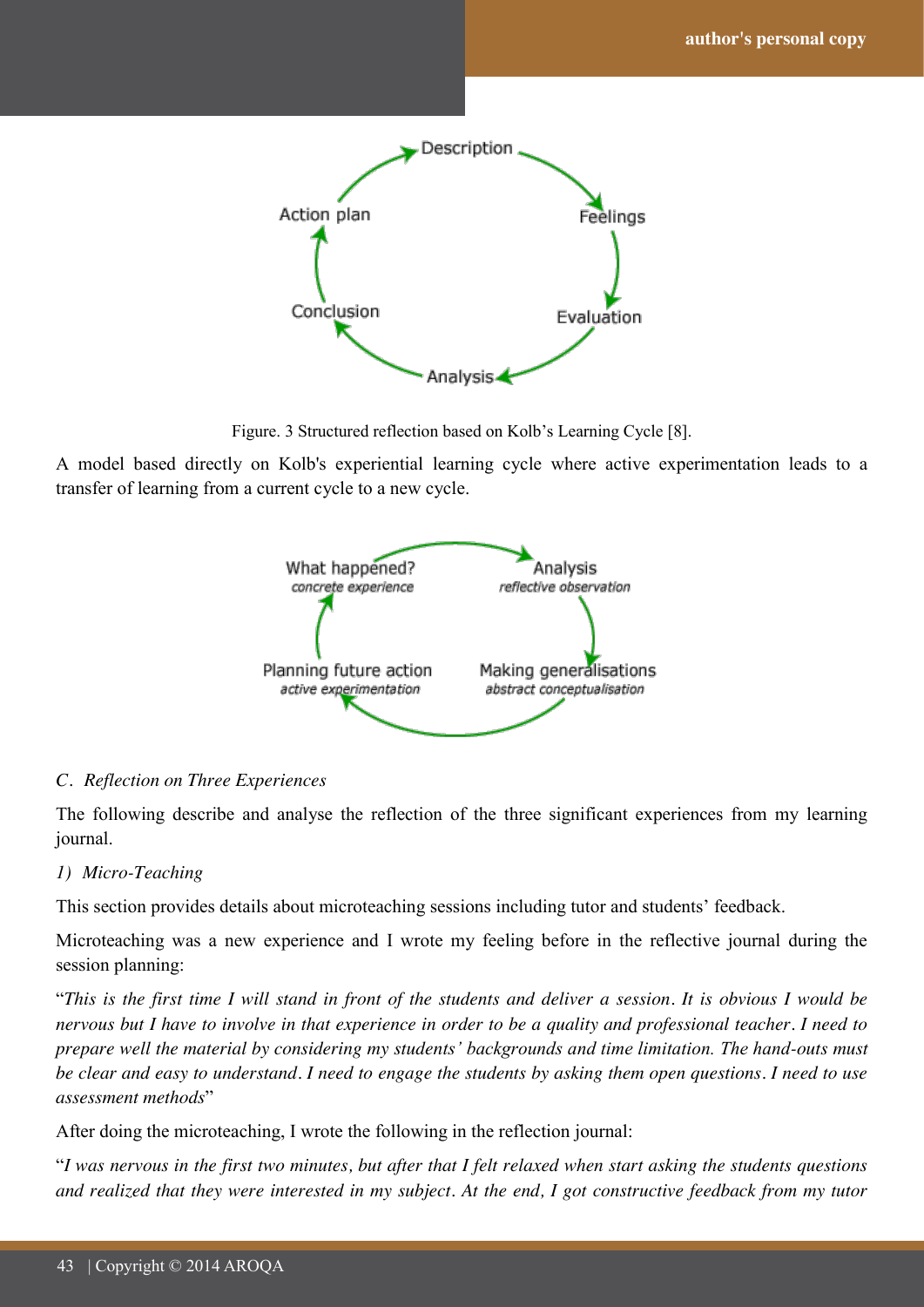*and students. All the feedback from the students were positive which made me confident. My tutor feedback includes both strengthens and weaknesses. My tutor feedback was very useful that enabled me to know my weaknesses and try to overcome them in the future".* 

From my tutor feedback, I need to develop my personal and professional skills as the following:

- $\triangleright$  Make my voice volume louder.
- $\triangleright$  Use different teaching strategies. For example, show all the learners the hardware components and how to be connected by calling them all into one table. This allows learners to move from there and not feel **bored**
- $\triangleright$  Be punctual.

I have done an action plan to improve my performance, personal and professional skills as shown in Appendix A.1.

*a. First Observation* 

This section provides details about the first observation in college.

I wrote my feeling in the journal reflection before the first observation:

"*This is the first observation and I was concerned not to repeat the weaknesses that happened in the previous micro-teaching. I am teaching in a community centre and the students are beginners in ICT and not committed. I don't have resources to deliver the session, only a whiteboard. The situation would be challenging."*

After doing the session:

"*I didn't manage to prepare the hand-outs before starting the session which led me to start the lesson late by 10 minutes. Many students came late and distracted the class. It was challenging, but I managed to attract their attention. I should have given the students a break after one hour, but I didn't.* "

From my observer's feedback, I needed to develop my personal and professional skills as the following:

- $\triangleright$  Needed to prepare the hand-outs before starting the lesson.
- $\triangleright$  Must use the lesson plan effectively; start the class on time and give the break on time.
- $\triangleright$  Needed to provide large and clear graphs and refer to them in teaching.
- $\triangleright$  Needed to ask open questions to specific students.

The action plan is shown in Appendix A.2.

#### *b. Second Observation in the college*

This section provides details about the final observation in the WBE placement.

I wrote my feelings in the journal reflection before the last observation:

"*This is the last observation and I must not repeat the weaknesses that happened in the previous observations. I need to use a different teaching strategy in order to engage my students. I will use a matching game that matches the outcomes with the subjects covered in the previous sessions."*

After doing the session: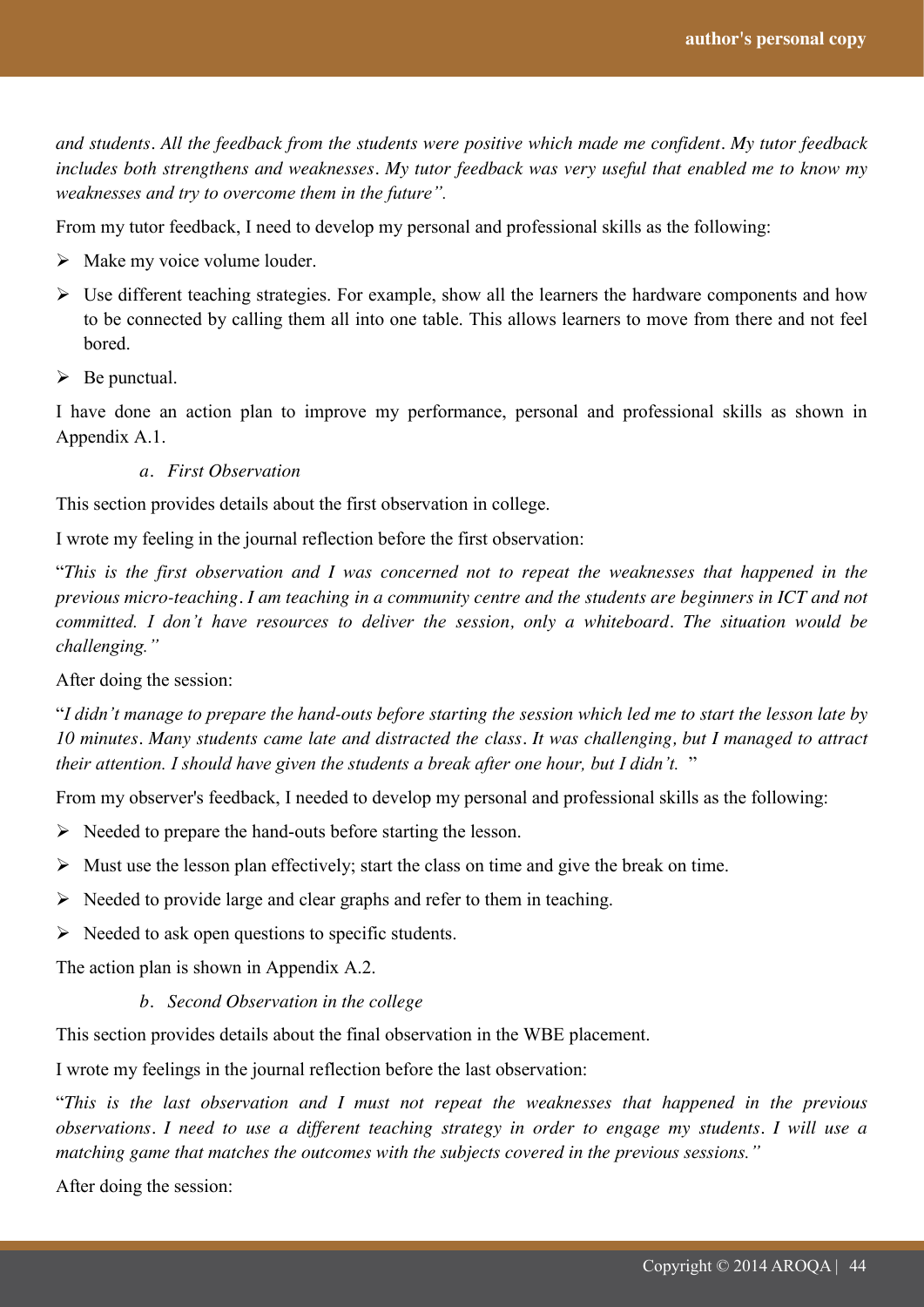"*The (matching game) teaching strategy was effective. My students were completely engaged and they liked and enjoyed it. I praised my students by saying well done, and clapping hands. My observer was happy with my performance."*

From my observer's feedback, I need to develop my personal and professional skills as the following:

- $\triangleright$  Continue to develop alternative teaching strategies
- $\triangleright$  Check spelling on hand-outs and whiteboard
- $\triangleright$  Need to work on timing estimation in planning

The action plan is shown in Appendix A.4.

*a. Reflection Journal Related to Models of Reflection*

My reflection journal includes reflection before delivering the session and reflection after doing the session. Reflection before delivering the session includes knowing my students, preparing well for the subject, and using suitable assessment methods. Reflection after doing the session by filling self-evaluation sheet, which includes the following questions:

- 1. What is done well?
- 2. What is done less well?
- 3. How to improve it?

After defining the weaknesses, I used the action plan in order to overcome these weaknesses and assign the target time for that.

My reflection is similar to Sparks-Langer models in that it is the interaction of being, doing (practice) and knowing (professional knowledge). Also, the questions asked (see Section 3.2.1) by that model which integrates theory with practice are considered in my reflection. For example, "Shall I Teach?", "What Shall I Teach?", "How Shall I Teach?"

My reflection is similar to Schon"s model in that "reflection –on-action", which I reflected is done after delivering the session.

My reflection is similar to Greenaway 3-stage model, Gibbs and Kolb in that their reflection is a cycle (ongoing process) of planning, doing, analysing, evaluating and implementing by action plan.

#### V. CONCLUSION AND RECOMMENDATIONS

This paper concludes that having a teaching qualification for teachers contribute positively and improve their teaching quality, which also improves the quality throughout the institution. New legislations should be implemented and be a part of the employment as what it now becomes as a condition of employment in UK for every teacher he should have a teaching qualification (PGDE) or promise to have them within two years of commencing teaching. Also adopting a procedure of implementing observations as part of the teacher evaluation, which will also contribute positively to the quality of teaching for both teachers and the institution. also adopting a CPD program within the faculty and urging every staff member to prepare and deliver at least two seminars on his experience or in a good practice in teaching and how to utilise the emerging techniques to improve the quality of teaching also he/she should attend workshops training courses delivered internally or externally to improve the knowledge experience and how to use different teaching techniques suitable to specific subject than the other.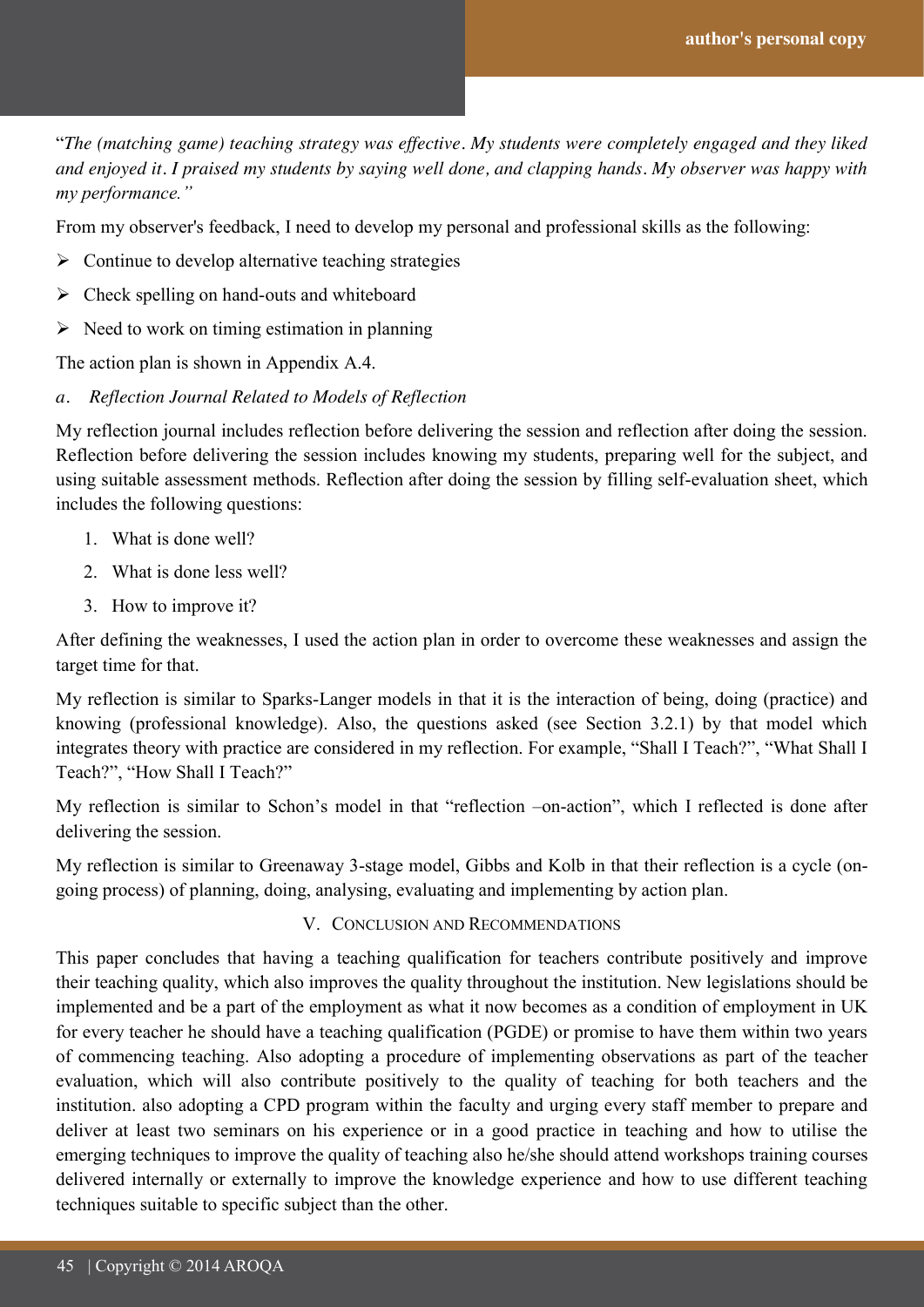49<br>49<br>49

Appendix A *A.1 Micro Teaching*

#### **Initial Personal Development Plan**

Remember that this is a working document; return to it, update your action plan and review your progress and targets.

#### **NAME: Derar Eleyan**

#### **DATE OF PLAN: 11/10/2008**

1. Following the feedback on your microteaching, what current skills and strengths have been identified?

I used PowerPoint slides (Hand-outs) and interactive whiteboard to present the session material. Aims and objectives are clear and the hand-outs are well structured. I used different assessment methods: Q/A and practical assignment. I summarised the outcomes at the end of the session and gave brief introduction about the next session. I engage the learners by asking them effective questions.

- 2. Following the feedback on the microteaching, what development points have been identified?
- $\triangleright$  My voice volume is lower than needed which created difficulty for the students in the back.
- $\triangleright$  I asked questions to the whole class. It would be effective to ask questions to specific learners and repeat the answer to the whole class.
- $\triangleright$  I stayed standing in front of learners all the session time. It is better to move around.
- $\triangleright$  I delivered the session less that the target time by 4 minutes

\_\_\_\_\_\_\_\_\_\_\_\_\_\_\_\_\_\_\_\_\_\_\_\_\_\_\_\_\_\_\_\_\_\_\_\_\_\_\_\_\_\_\_\_\_\_\_\_\_\_\_\_\_\_\_\_\_\_\_

\_\_\_\_\_\_\_\_\_\_\_\_\_\_\_\_\_\_\_\_\_\_\_\_\_\_\_\_\_\_\_\_\_\_\_\_\_\_\_\_\_\_\_\_\_\_\_\_\_\_\_\_\_\_\_\_\_\_

4. Having completed the personal audit, and completed your microteaching, what are your main priorities in terms of your personal and professional development?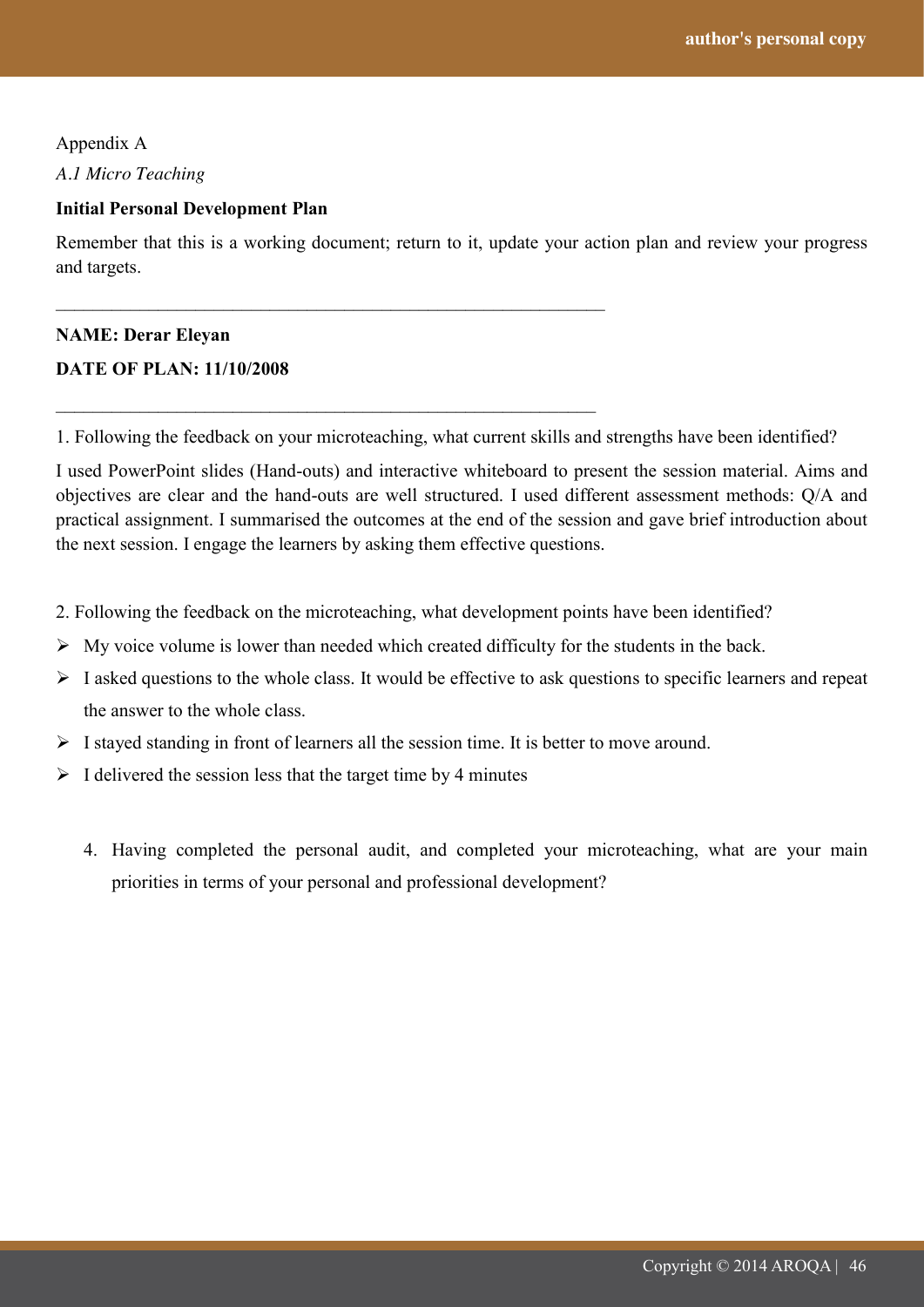#### *Personal:*

Must make my voice louder. I need to praise the students who answer questions and repeat the answer to the whole class. Must not be nervous and relax when delivering the session.

#### *Professional – (Teaching and learning):*

Must motivate and engage the students when demonstrating the hardware components by calling them around the table. This dynamic technique makes students more interested.

#### *General:*

I must be more enthusiastic and use more teaching techniques to engage the learners.

What are your main concerns at this moment?

To learn from my mistakes in order to avoid them in the future.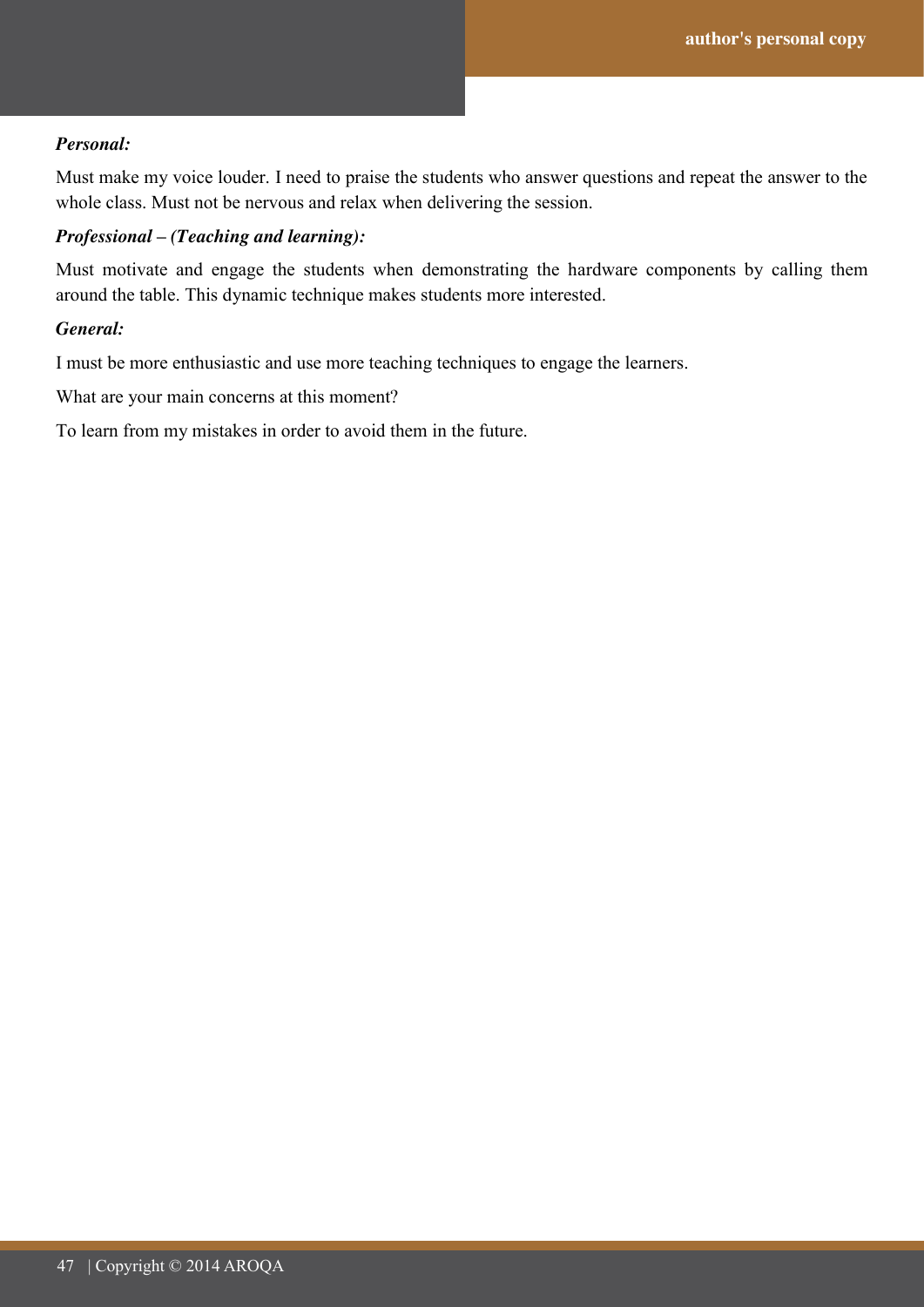## **Action Plan-Micro Teaching**

| Development<br>Need | <b>Action Required</b>                                                                                                   | Resources/Support                                                                                             | Evidence<br>of<br>achievement<br>will<br>be                 | Target Date                                            |
|---------------------|--------------------------------------------------------------------------------------------------------------------------|---------------------------------------------------------------------------------------------------------------|-------------------------------------------------------------|--------------------------------------------------------|
| Time management     | Need to assign the Lesson plan.<br>for<br>time<br>expected<br>each<br>outcome<br>effectively<br>the<br>1n<br>action plan | Read I<br>literature<br>resources<br>about<br>time<br>management.                                             | <b>WBE</b><br>placement<br>observations<br>and<br>feedback. | <b>WBE</b><br>First<br>observation<br>and<br>feedback. |
| Engage students     | Use different teaching<br>techniques to engage<br>and motivate students<br>such as developing<br>group dynamic           | Discuss with my tutor<br>and peers.<br>Read PGDE hand-outs<br>related to teaching and<br>learning techniques. | WBE placement and<br>observation                            | First<br><b>WBE</b><br>observation<br>and<br>feedback. |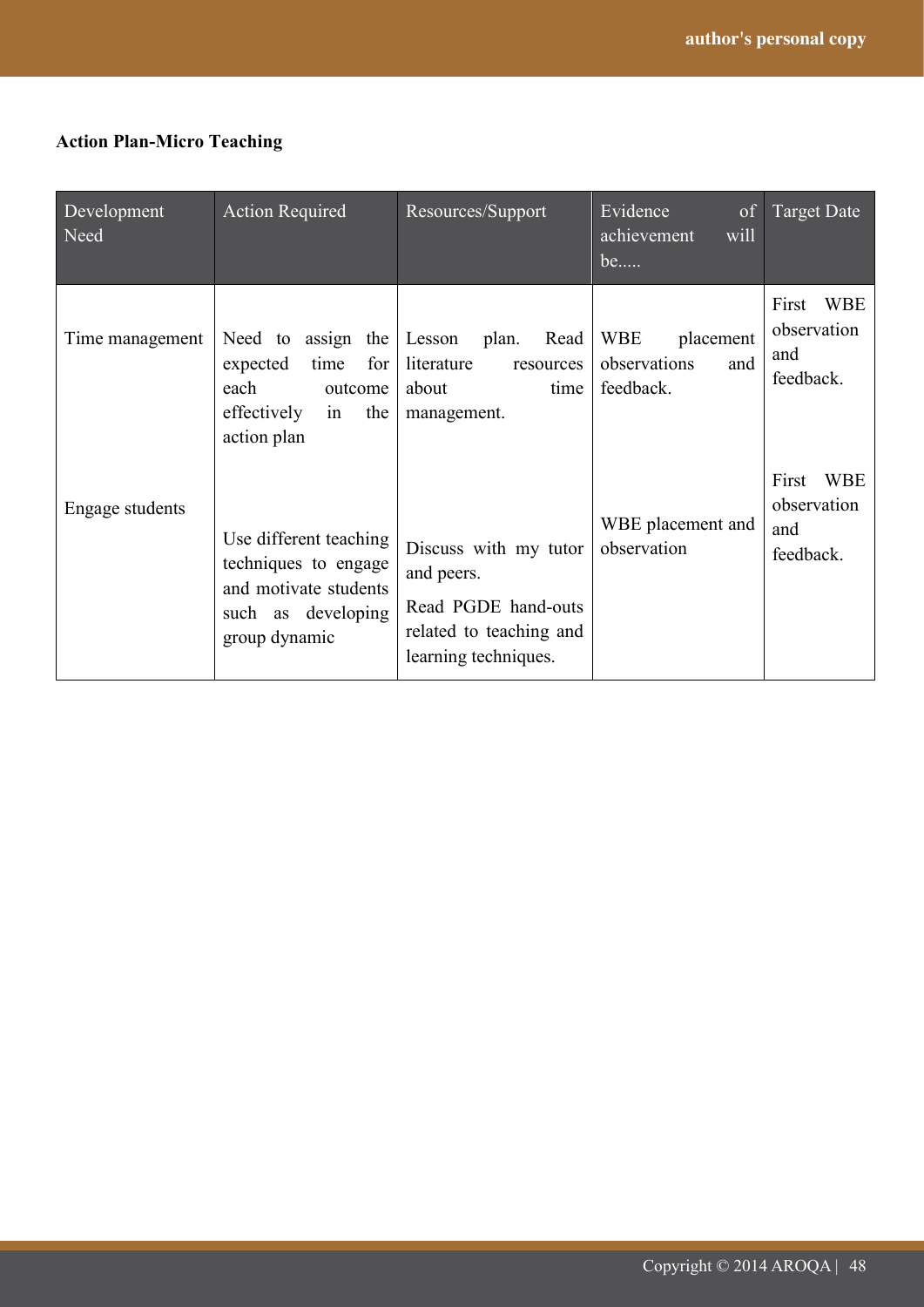## *A.2 First Observation*

## **Action Plan- First Observation**

| <b>Areas</b><br>for<br>development                    | <b>Action</b><br>required                                                             | Resources/support                                                                                                                                                                                          | <b>Evidence</b><br>of<br>achievement will be                                                                     | <b>Target Date</b> |
|-------------------------------------------------------|---------------------------------------------------------------------------------------|------------------------------------------------------------------------------------------------------------------------------------------------------------------------------------------------------------|------------------------------------------------------------------------------------------------------------------|--------------------|
| <b>Prepare</b><br>for<br>the<br>session               | Prepare<br>the<br>hand-outs before<br>start the session                               | Print the hand-outs<br>before a day of the<br>coming session                                                                                                                                               | Prepare for the next<br>session and print out<br>the hand-outs for the<br>next observation.                      | 10/04/08           |
| <b>Commitment to the</b><br>lesson plan               | Start the lesson<br>time<br>and<br>on<br>finish on time                               | Estimate<br>the<br>time<br>required to deliver<br>each<br>objective<br>in<br>to finish<br>order<br>on<br>time.<br>Prepare well for the<br>session before on day<br>so that to start the<br>session on time | Doing<br>another<br>observation<br>and<br>compare the results to<br>assure that the target<br>has been achieved. | 10/04/08           |
| Literacy                                              | Check<br>the<br>spelling of the<br>before<br>words<br>writing it on the<br>board      | Need to prepare well<br>for the session and<br>check the spelling in<br>the hand-outs                                                                                                                      | Doing<br>typing<br>and<br>printing exercises by<br>Microsoft<br>using<br>Word<br>Processor<br>application.       | 10/04/08           |
| <b>Teaching</b> strategy<br>for drawing hand-<br>outs | Print out large<br>for<br>hand-out<br>slides<br>contain<br>pictures                   | Select option Slides<br>instead of Hand-outs<br>when print out slides<br>PowerPoint<br>using<br>software                                                                                                   | Printing<br>large<br>pictures<br>next<br>observation                                                             | 10/04/08           |
| <b>Teaching strategy</b><br>for Using Hand-<br>outs   | To refer to the<br>hand-outs while<br>explaining<br>the<br>outcomes of the<br>session | open certain page<br>and look at certain<br>slide. This enable the<br>learners<br>to<br>understand<br>effectively                                                                                          | Ask the student to Refer to the hand-<br>the<br>outs<br>next<br>in<br>observation                                | 10/04/08           |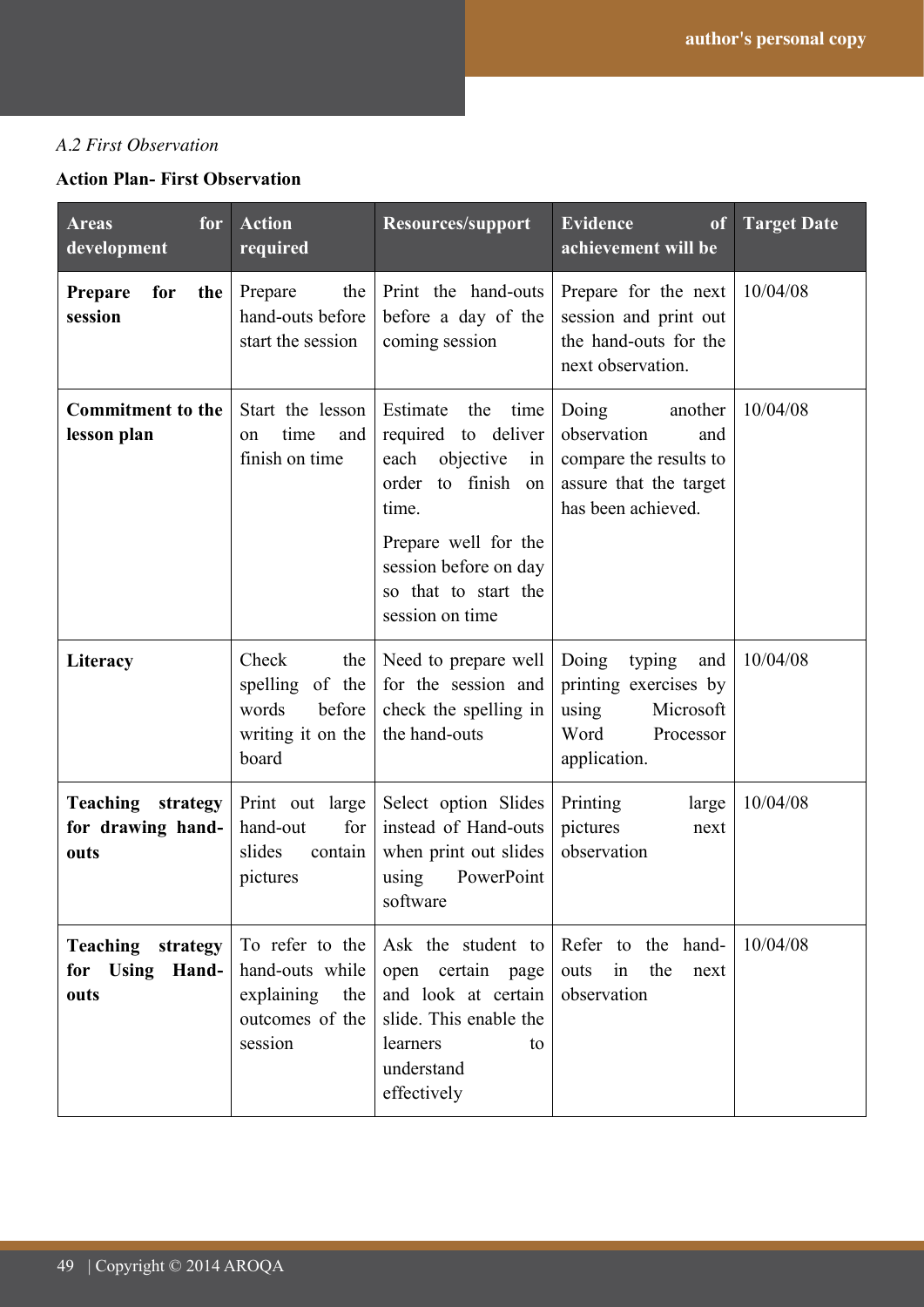#### *A.3 Second Personal Development Plan*

#### **Interim Personal Development Plan**

Remember that this is a working document; return to it, update your action plan and review your progress and targets.

#### **NAME: Derar Eleyan**

#### **DATE OF PLAN: 10/4/2008**

1. Following the feedback from the teaching and learning observations, what current skills and strengths have been identified?

- $\triangleright$  Effective planning
- $\triangleright$  Well organised hand-outs
- $\triangleright$  Patience in repeating and checking progress issues

\_\_\_\_\_\_\_\_\_\_\_\_\_\_\_\_\_\_\_\_\_\_\_\_\_\_\_\_\_\_\_\_\_\_\_\_\_\_\_\_\_\_\_\_\_\_\_\_\_\_\_\_\_\_\_\_\_\_\_

\_\_\_\_\_\_\_\_\_\_\_\_\_\_\_\_\_\_\_\_\_\_\_\_\_\_\_\_\_\_\_\_\_\_\_\_\_\_\_\_\_\_\_\_\_\_\_\_\_\_\_\_\_\_\_\_\_\_\_

 $\triangleright$  Confident grasp of subject knowledge

2. Following the feedback from your teaching and learning observations, what development points have been identified?

- $\triangleright$  Check spelling in hand-outs and board
- $\triangleright$  Develop different teaching strategies
- $\triangleright$  Develop lesson timing
- 3. Which development points have been addressed since recording your previous PDP?

#### *Personal:*

- $\triangleright$  I lower my voice and explain slowly because my learners are ESOL level.
- $\triangleright$  I always motivate, encourage and praise my students.
- $\triangleright$  I have patience by doing recap and repeat the information for reinforcement.

#### *(Professional) teaching and learning:*

- $\triangleright$  I use different assessment methods such as exercise and quiz.
- $\triangleright$  I ask open questions to specific students.
- $\triangleright$  I print out large pictures "screen shot" so that the students can see it clearly and relate the hand-outs to Microsoft Word Screen.

#### *General*

I understand my learners" abilities. I always write the new technical terms on the whiteboard and explain it by giving an example from real life.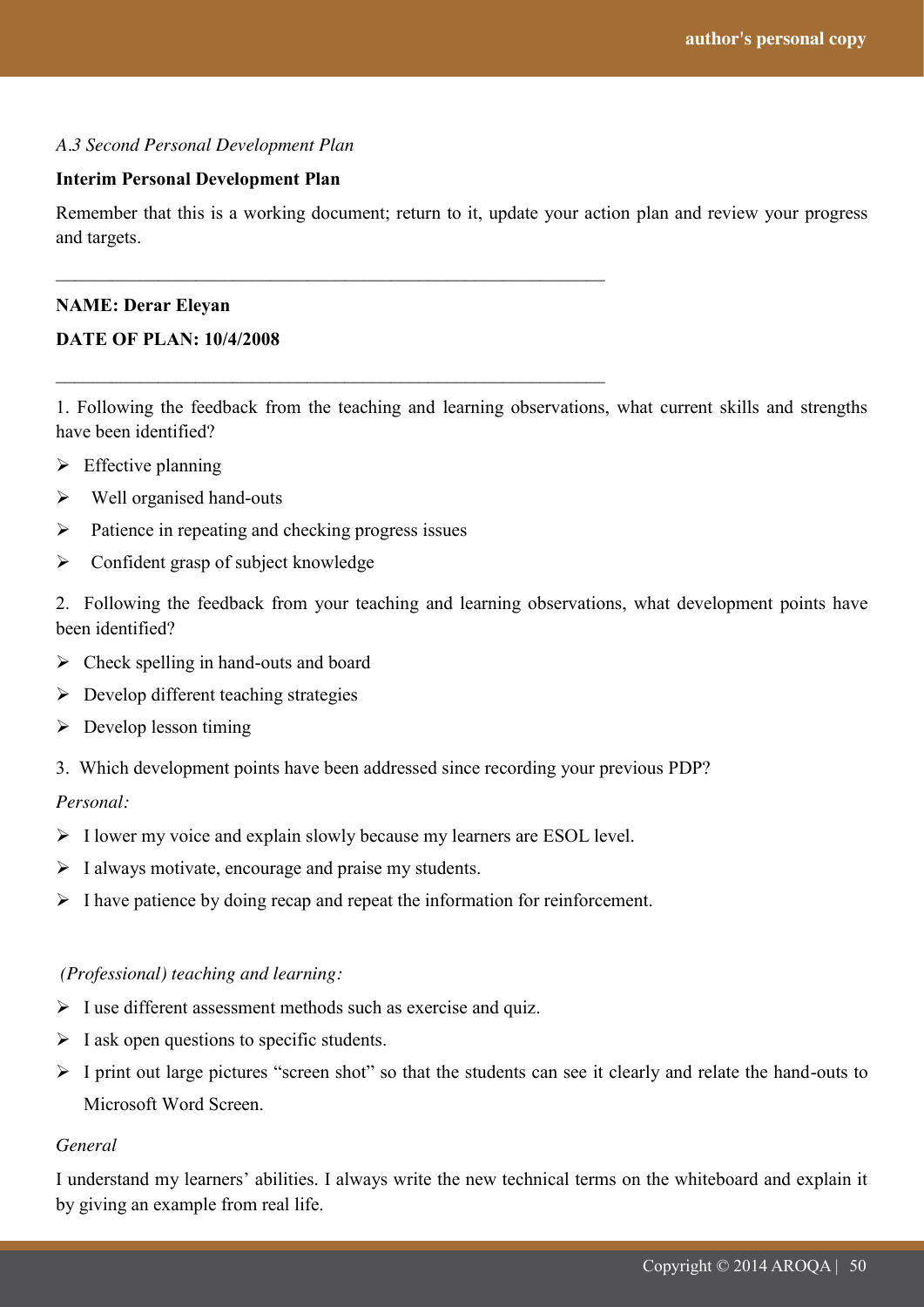- 4. Following the feedback from your assignments: What development points have been identified?
- $\triangleright$  Proofreading and spell check.
- $\triangleright$  Refer to hand-out while covering the outcomes of the session.
- $\triangleright$  Go around the students while implementing an exercise on the computer and help them.
- 5. What are your priorities in terms of your personal and professional progress at this stage?
- $\triangleright$  Developing a more relaxed relationship with students.
- $\triangleright$  Lesson plan and time management

## **Action Plan-Interim Observation**

| Development Need                                                           | <b>Action Required</b>                                                                                                                                                                                 | Resources/Support                                                                                                                                    | Evidence<br>of<br>achievement<br>will<br>be | Target<br>Date |
|----------------------------------------------------------------------------|--------------------------------------------------------------------------------------------------------------------------------------------------------------------------------------------------------|------------------------------------------------------------------------------------------------------------------------------------------------------|---------------------------------------------|----------------|
| Grammar<br>and<br>spelling<br>in<br>errors<br>hand-outs and white<br>board | Check grammar and<br>spelling errors using<br>spell check Tool in<br>Microsoft Word and<br>PowerPoint.                                                                                                 | Spell check Tool<br>in Microsoft Word                                                                                                                | Next<br>observation<br>feedback             | 28/04/2008     |
| <b>Teaching Strategies</b>                                                 | well<br>Prepare<br>and<br>check the spelling of<br>word<br>before<br>each<br>writing them on the<br>white board<br>Use different teaching<br>strategies to engage<br>the students and be<br>motivated. | Discuss with my<br>observer<br>about<br>these<br>strategies.<br>Read<br>relevant<br>resources<br>using<br>books, Web sites<br>and PGDE hand-<br>outs | Next<br>observation<br>feedback             | 28/04/2008     |
| Lesson Timing                                                              | Allocate the expected<br>time required to finish<br>each outcome on the<br>plan<br>lesson<br>y<br>considering<br>learners'<br>abilities.                                                               | Lesson plan. Read<br>books,<br>articles,<br>Web sites about<br>time management.                                                                      | Next<br>observation<br>feedback             | 28/04/2008     |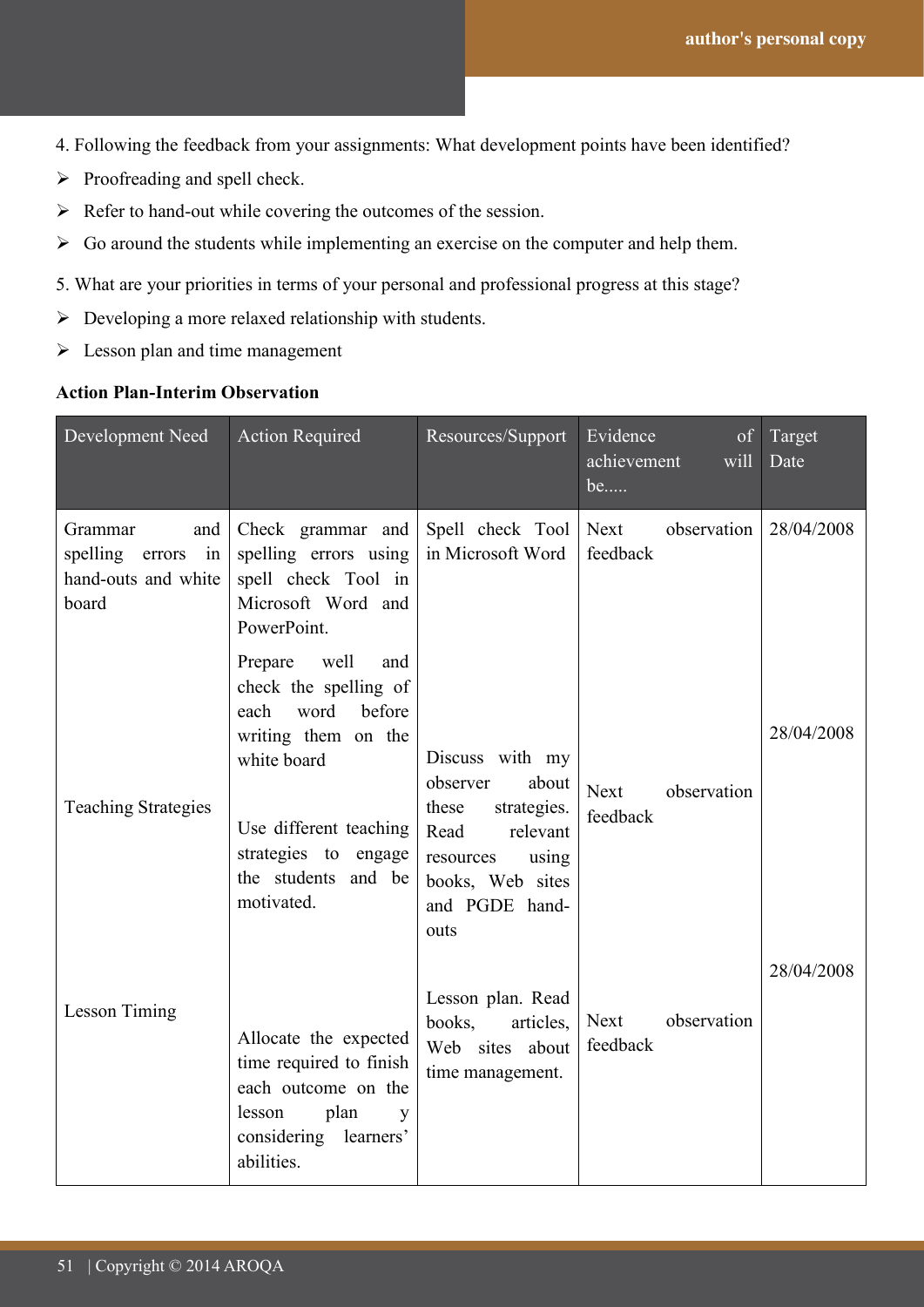#### *A.4 Final Personal Development Plan*

#### **Final Personal Development Plan**

#### **NAME: Derar Eleyan**

## **DATE OF PLAN: 14/05/2008**

1. Read through all the feedback from the assignments that you have completed and summarise your strengths and weaknesses in terms of your ability to present information and write analytically and clearly.

#### **Strengths:**

- $\triangleright$  Very detailed and very comprehensive assignments
- $\triangleright$  Understand the different issues in individual learning module

\_\_\_\_\_\_\_\_\_\_\_\_\_\_\_\_\_\_\_\_\_\_\_\_\_\_\_\_\_\_\_\_\_\_\_\_\_\_\_\_\_\_\_\_\_\_\_\_\_\_\_\_\_\_\_\_\_\_\_

\_\_\_\_\_\_\_\_\_\_\_\_\_\_\_\_\_\_\_\_\_\_\_\_\_\_\_\_\_\_\_\_\_\_\_\_\_\_\_\_\_\_\_\_\_\_\_\_\_\_\_\_\_\_\_\_\_\_\_

- $\triangleright$  Very well structured
- $\triangleright$  Excellent range of appropriate resources used.

#### **Weaknesses**

- $\triangleright$  Grammatical error
- $\triangleright$  Consider word count required for essay or report.

2. Read through all the feedback you have received from learning and teaching observations and summarise your strengths and weaknesses in terms of your practice as a teacher.

#### **Strengths:**

- $\triangleright$  Subject knowledge
- $\triangleright$  Clear planning and structure
- $\triangleright$  Well organised hand-outs
- Using useful variation in teaching strategies. Group dynamic strategy is developed well.

#### **Weaknesses**

- $\triangleright$  Continue to develop alternative teaching strategies
- $\triangleright$  Check spelling on hand-outs and white board
- $\triangleright$  Timing need more effective development
- 3. Which development points have you addressed since recording your initial PDP?

#### *Personal:*

- $\triangleright$  Interact well with learners
- $\triangleright$  Aware of learners' abilities
- Always praise and encourage students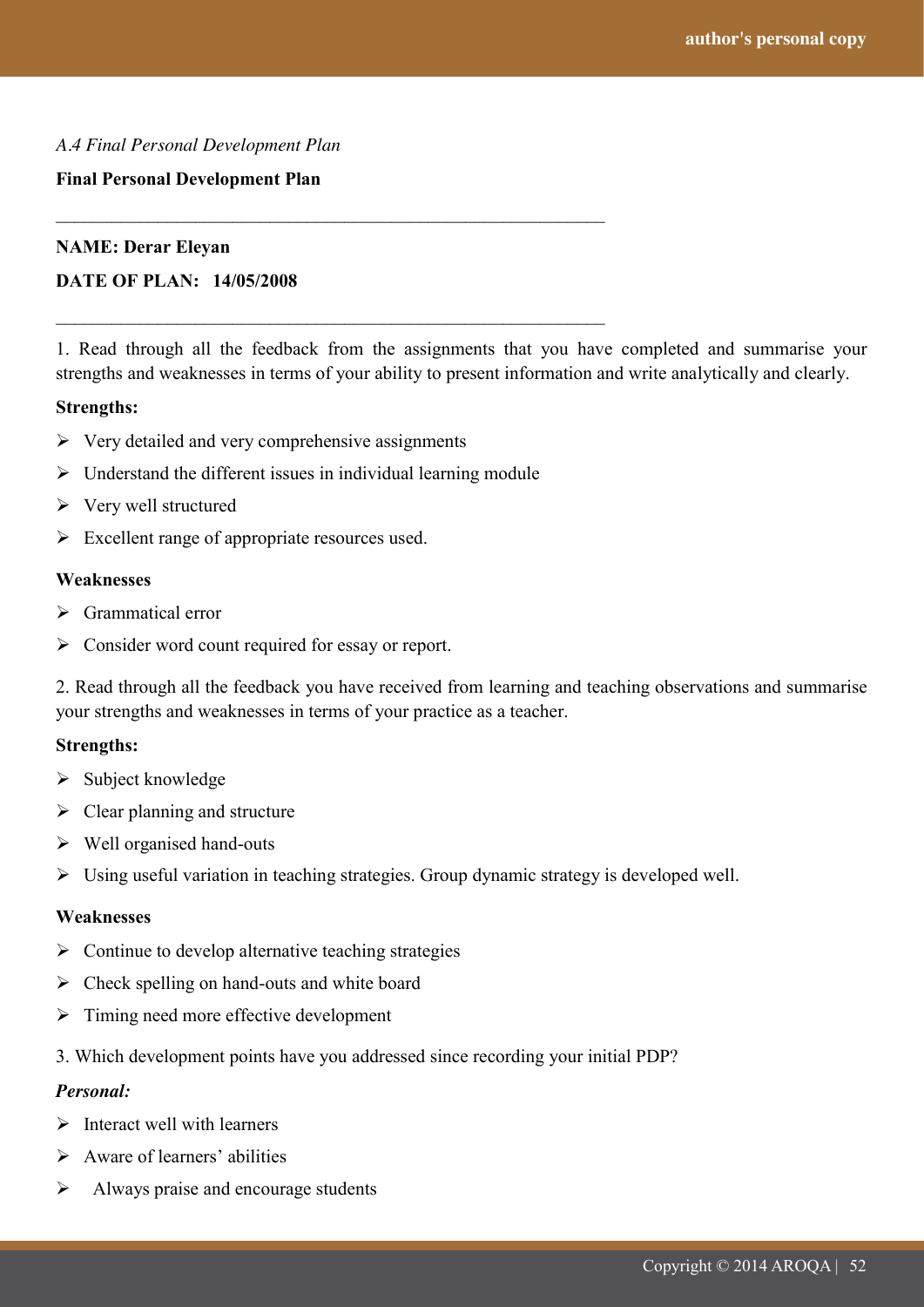$\triangleright$  Make the learners enjoy the lesson by linking the lesson to \ real life.

## *Professional (Teaching and learning):*

- $\triangleright$  I prepare well for the session including hand-outs and lesson plan.
- $\triangleright$  I do self-evaluation and reflection after each session
- $\triangleright$  I use appropriate assessment methods such as exercises, quiz, and Q/A and work project.
- $\triangleright$  I use learners' feedback to inform future practice.
- $\triangleright$  I link the current session to the previous sessions.

#### *General*

I consider learners" abilities when preparing session material and lesson plan. For example, I provide an easy exercise to implement each outcome. Also, I consider the time required to achieve each objective because my learners are ICT beginners and ESOL level.

How have you maintained/improved your subject expertise and up-dated your skills and knowledge

I improved my subject expertise and knowledge by reading more relevant resources including books, articles and Web sites. I up-date my teaching skills by doing self-reflection and evaluation after finishing each lesson. I always use different teaching techniques in order to engage my learners and be motivated.

| Development<br>Need                                                     | <b>Action Required</b>                                                                                                                                                                            | Resources/Support                                                                                 | Evidence of<br>achievement<br>will be | Target<br>Date          |
|-------------------------------------------------------------------------|---------------------------------------------------------------------------------------------------------------------------------------------------------------------------------------------------|---------------------------------------------------------------------------------------------------|---------------------------------------|-------------------------|
| Grammar<br>and<br>spelling errors in<br>hand-outs<br>and<br>white board | Check grammar and spelling<br>errors using spell check Tool in<br>Microsoft Word and PowerPoint.<br>Prepare well and check the<br>spelling of each word before<br>writing them on the white board | Spell check Tool in<br>Microsoft Word                                                             | Future career                         | <b>Startin</b><br>g job |
| Teaching<br><b>Strategies</b>                                           | Use different teaching strategies<br>to engage the students and be<br>motivated.                                                                                                                  | Read relevant resources<br>using books, websites<br>and PGDE hand-outs                            | Future career                         | <b>Startin</b><br>g job |
| Lesson Timing                                                           | Allocate<br>the<br>expected<br>time  <br>required to finish each outcome<br>on the lesson plan by considering<br>learners' abilities.                                                             | plan.<br>Read<br>Lesson<br>books,<br>articles,<br>and<br>websites<br>about<br>time<br>management. | Future career                         | <b>Startin</b><br>g job |

## **Action Plan-Final Observation**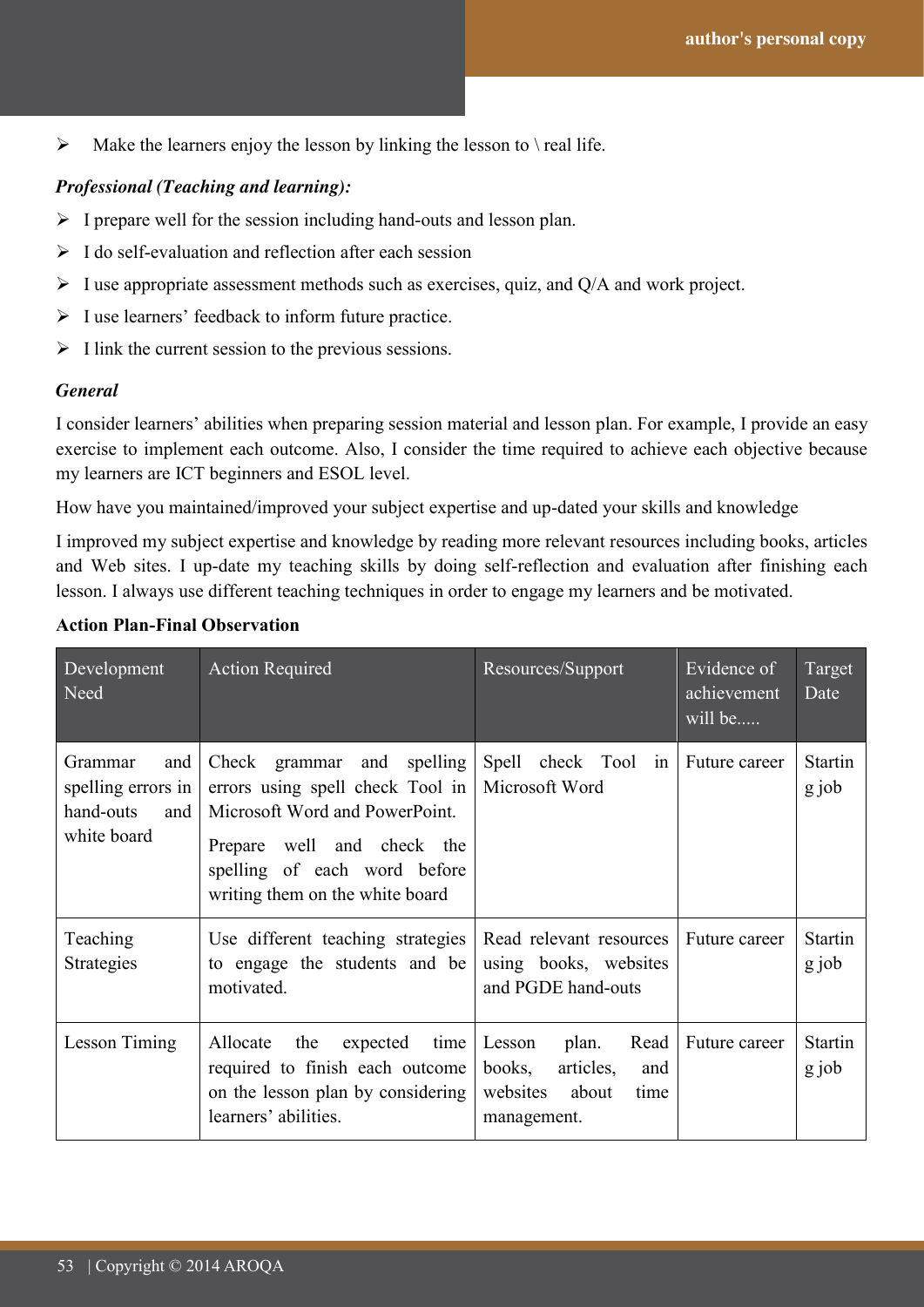#### **REFERENCES**

- [1] Kelly, C., David Kolb, "The theory of experiential learning and ESL", *The Internet TESL Journal*, Vol. 3, 1997, pp.1-6.
- [2] Department for Innovation Universities and Skills. A Guide to the Further Education Teachers' Qualificationsn(England) Regulations, Available at: http://www.dius.gov.uk/publications/guide2007no2264.pdf, 2007.
- [3] Francis, H., M. Clare, et al. "Individuality in Learning: A Guide to understanding and promoting Individual Learning.", 2007.
- [4] Krathwohl, D. "A Revision of Bloom's Taxonomy: An Overview." *Theory Into Practice*, Vol. 41, No.4, 2002, pp. 212-218.
- [5] Learning Theories Knowledgebase. "Maslow's Hierarchy of Needs", Available at: http://www.learning-theories.com/maslows-hierarchy-of-needs.html, 2008.
- [6] Osterman and Kottkamp. "Reflective Practice", Available at: http://faculty.tamucommerce.edu/espinoza/ETEC625/978/shahid/, 1993.
- [7] RTC. "Further Education Teacher Training Course", Available at: http://216.239.59.104/search?q=cache:LtvtTbSA7uYJ:www.questonline.co.uk/training\_education\_ce ntres/rtc\_aldershot\_further\_education\_teacher\_training\_course+professional+skills+and+personal+q ualities+FE+teacher&hl=en&ct=clnk&cd=1&gl=uk, 2003.
- [8] Schneider, D. K. "Reflection", available at: http://edutechwiki.unige.ch/en/Reflection#Models of reflection, 2006.
- [9] Schön, D. *"The Reflective Practitioner. How professionals think in action"*, London, Temple Smith, 1983.
- [10] Schön, D. "The Reflective Turn: Case Studies In and On Educational Practice". *New York, Teachers Press*, Columbia University, 1991.
- [11] Smith, M. K. "The Behaviourist Orientation to Learning", Available at: http://www.infed.org/biblio/learning-behavourist.htm, 2008.
- [12] Smith, M. K. "Humanistic Orientations to Learning", Available at: http://www.infed.org/biblio/learning-humanistic.htm, 2008.
- [13] Sparks-Langer, G. M. "In the eye of the beholder: Cognitive, critical and narrative approches to teacher reflection", Reflective Teacher Education: Cases and Critiques, Albany: State University of New York Press, 1992.
- [14] UNICEF. "What Makes a Good Teacher?", Available at: http://www.unicef.org/teachers/teacher/teacher.htm, 2007.
- [15] Wallace, "S. Teaching and Supporting Learning in Further Education", *Learning Matters*, 2001.